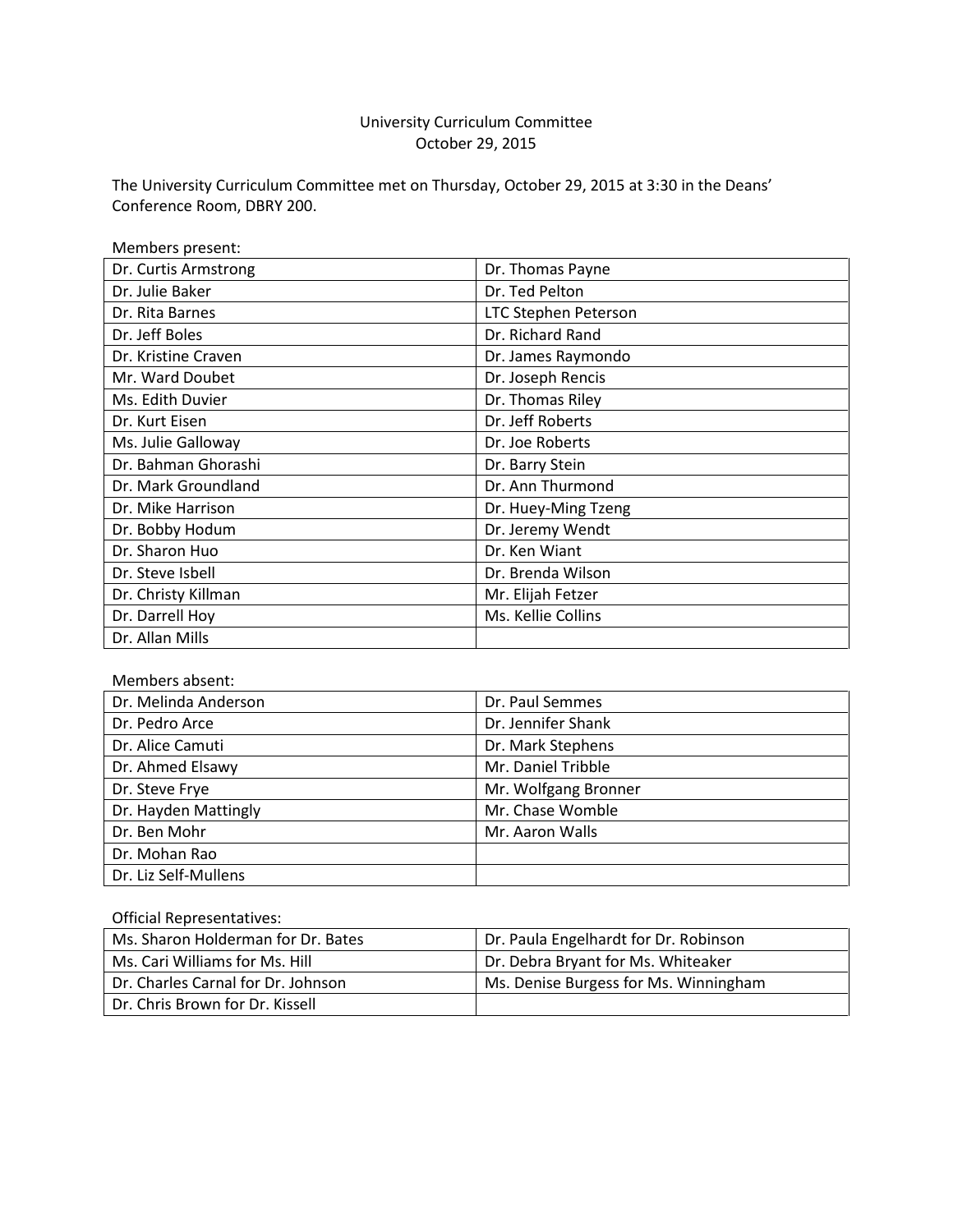Guests:

| Dr. Stephen Canfield | Dr. Julie Longmire    |
|----------------------|-----------------------|
| l Dr. Ann Davis      | Dr. Michael Rogers    |
| Ms. Amy Jared        | Mr. Charles Wilkerson |
| l Dr. Barbara Jared  |                       |

#### **SUMMARY OF PROCEEDINGS**

- 1. Approval of agenda
- 2. Approval of September 24, 2015 minutes as corrected
- 3. Approval of course deletions and curriculum changes from the Department of Biology
- 4. Approval of course changes and catalog change from the Department of Art
- 5. Approval of curriculum changes from the Department of Curriculum and Instruction
- 6. Approval of curriculum changes from the Department of Music
- 7. Approval of catalog change from the Department of Music
- 8. Approval of course addition from the Department of Earth Sciences
- 9. Approval of revised curriculum for ETSU/TTU B.S. in Engineering from the College of Engineering
- 10. Approval of course changes from the Department of Mechanical Engineering
- 11. Approval of course deletions and changes from the Department of Electrical and Computer Engineering
- 12. Approval of course additions, changes; curriculum changes; and two new concentrations from the Department of Computer Science
- 13. Approval of Prefix request from the Department of Communication
- 14. Approval Communication course additions, changes and curriculum changes from the Department of Communication
- 15. Approval of Speech course addition, changes and curriculum changes from the Department of Communication
- 16. Approval of TBR 30 Day Review Process Form for Substantive Curriculum Modifications from the Department of Communication
- 17. Approval of course addition from the Department of Economics, Finance, and Marketing
- 18. Approval of course addition from the School of Interdisciplinary Studies
- 19. Information Only TBR Letter of Application for B.S. in Vehicle Engineering from the College of Engineering
- 20. Approval of course addition and curriculum changes from the School of Nursing
- 21. Information only Progress on Accelerated BSN Curriculum for Second Degree Students
- 22. Approval of TBR 30 Day Review Process form for TTU Innovation and Entrepreneurship Certificate From the College of Interdisciplinary Studies
- 23. Other Such Matters
	- 1) Catalog Term statement
	- 2) Double counting course credits toward a major and a minor

#### **PROCEEDINGS**

#### **1. Approval of Agenda**

**Motion.** Dr. Killman moved to approve the agenda as submitted. The motion was seconded and carried.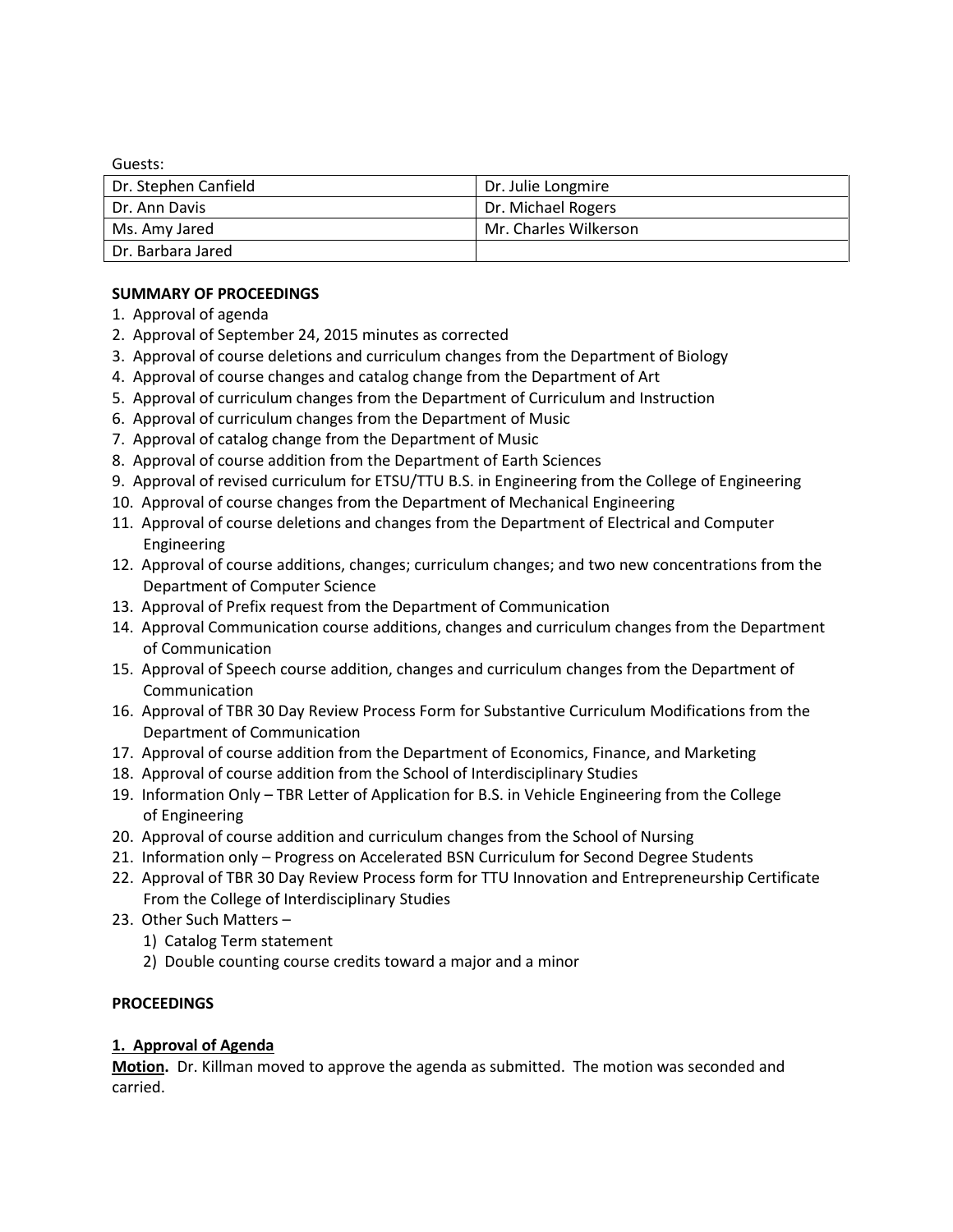#### **2. Approval of September 24, 2015 Minutes as Corrected**

**Motion.** Dr. Isbell moved to approve the September 24 minutes with the correction of the misspelling of Mr. Ward Doubet's last name. The motion was seconded by Dr. Killman and carried.

#### **3. Approval of Course Deletions and Curriculum Changes from the Department of Biology**

In a memorandum dated October 5, 2015 approval was requested for the following:

Course Deletions: BIOL 2250 (Plants and People) BIOL 4418 (Biology Lab for Additional Endorsement Program) BIOL 4430 (Vascular Plant Biology) BIOL 4940 (Radiation Biology)

Curriculum Changes:

1. Add SPCH 2410 as an option for all WFS and Biology majors for the oral communication portion of the general education requirement listed in the sophomore year of each curriculum in the catalog.

FROM:

PC 2500 - [Communicating in the Professions Credit: 3.](http://catalog.tntech.edu/preview_program.php?catoid=16&poid=1714&returnto=2881)

TO:

PC 2500 - [Communicating in the Professions Credit: 3.](http://catalog.tntech.edu/preview_program.php?catoid=16&poid=1714&returnto=2881) or SPCH 2410 – [Introduction to Speech Communication C](http://catalog.tntech.edu/preview_program.php?catoid=16&poid=1714&returnto=2881)redit: 3.

2. Remove BIOL 4430 (5430) from the list of directed electives for the Botany Option within the Biology Concentration

FROM:

Choose two of the four[: BIOL 4300 \(5300\)](http://catalog.tntech.edu/preview_program.php?catoid=19&poid=2037&returnto=3409#tt4997) , [BIOL 4310 \(5310\)](http://catalog.tntech.edu/preview_program.php?catoid=19&poid=2037&returnto=3409#tt7169) , [BIOL 4430 \(5430\)](http://catalog.tntech.edu/preview_program.php?catoid=19&poid=2037&returnto=3409#tt6319) [, BIOL 4780 \(5780\)](http://catalog.tntech.edu/preview_program.php?catoid=19&poid=2037&returnto=3409#tt9051)

TO:

[Ch](http://catalog.tntech.edu/preview_program.php?catoid=16&poid=1714&returnto=2881)oose two of the three: [BIOL 4300 \(5300\)](http://catalog.tntech.edu/preview_program.php?catoid=19&poid=2037&returnto=3409#tt4997) [, BIOL 4310 \(5310\)](http://catalog.tntech.edu/preview_program.php?catoid=19&poid=2037&returnto=3409#tt7169) , [BIOL 4780 \(5780\)](http://catalog.tntech.edu/preview_program.php?catoid=19&poid=2037&returnto=3409#tt9051)

3. Remove BIOL 4940 (5940) from the list of directed electives for the Health Sciences Biology Concentration

#### FROM:

Choose two courses from [BIOL 3040](http://catalog.tntech.edu/preview_program.php?catoid=19&poid=2040&returnto=3409#tt5) [, BIOL 3060](http://catalog.tntech.edu/preview_program.php?catoid=19&poid=2040&returnto=3409#tt3398) [, BIOL 4000 \(5000\)](http://catalog.tntech.edu/preview_program.php?catoid=19&poid=2040&returnto=3409#tt7695) , [BIOL 4040 \(5040\)](http://catalog.tntech.edu/preview_program.php?catoid=19&poid=2040&returnto=3409#tt2413) , [BIOL 4060](http://catalog.tntech.edu/preview_program.php?catoid=19&poid=2040&returnto=3409#tt1053)  [\(5060\)](http://catalog.tntech.edu/preview_program.php?catoid=19&poid=2040&returnto=3409#tt1053) [, BIOL 4750 \(5750\)](http://catalog.tntech.edu/preview_program.php?catoid=19&poid=2040&returnto=3409#tt9051) , [BIOL 4940 \(5940\)](http://catalog.tntech.edu/preview_program.php?catoid=19&poid=2040&returnto=3409#tt1841) .

TO:

[Ch](http://catalog.tntech.edu/preview_program.php?catoid=16&poid=1714&returnto=2881)oose two courses from [BIOL 3040](http://catalog.tntech.edu/preview_program.php?catoid=19&poid=2040&returnto=3409#tt5) [, BIOL 3060](http://catalog.tntech.edu/preview_program.php?catoid=19&poid=2040&returnto=3409#tt3398) [, BIOL 4000 \(5000\)](http://catalog.tntech.edu/preview_program.php?catoid=19&poid=2040&returnto=3409#tt7695) , [BIOL 4040 \(5040\)](http://catalog.tntech.edu/preview_program.php?catoid=19&poid=2040&returnto=3409#tt2413) , [BIOL 4060](http://catalog.tntech.edu/preview_program.php?catoid=19&poid=2040&returnto=3409#tt1053)  [\(5060\)](http://catalog.tntech.edu/preview_program.php?catoid=19&poid=2040&returnto=3409#tt1053) [, BIOL 4750 \(5750\).](http://catalog.tntech.edu/preview_program.php?catoid=19&poid=2040&returnto=3409#tt9051)

**Motion.** Dr. Brown, representing Dr. Kissell, moved to approve the changes effective Spring 2015. The motion was seconded by Dr. Eisen and carried.

### **4. Approval of Course and Catalog Changes from the Department of Art**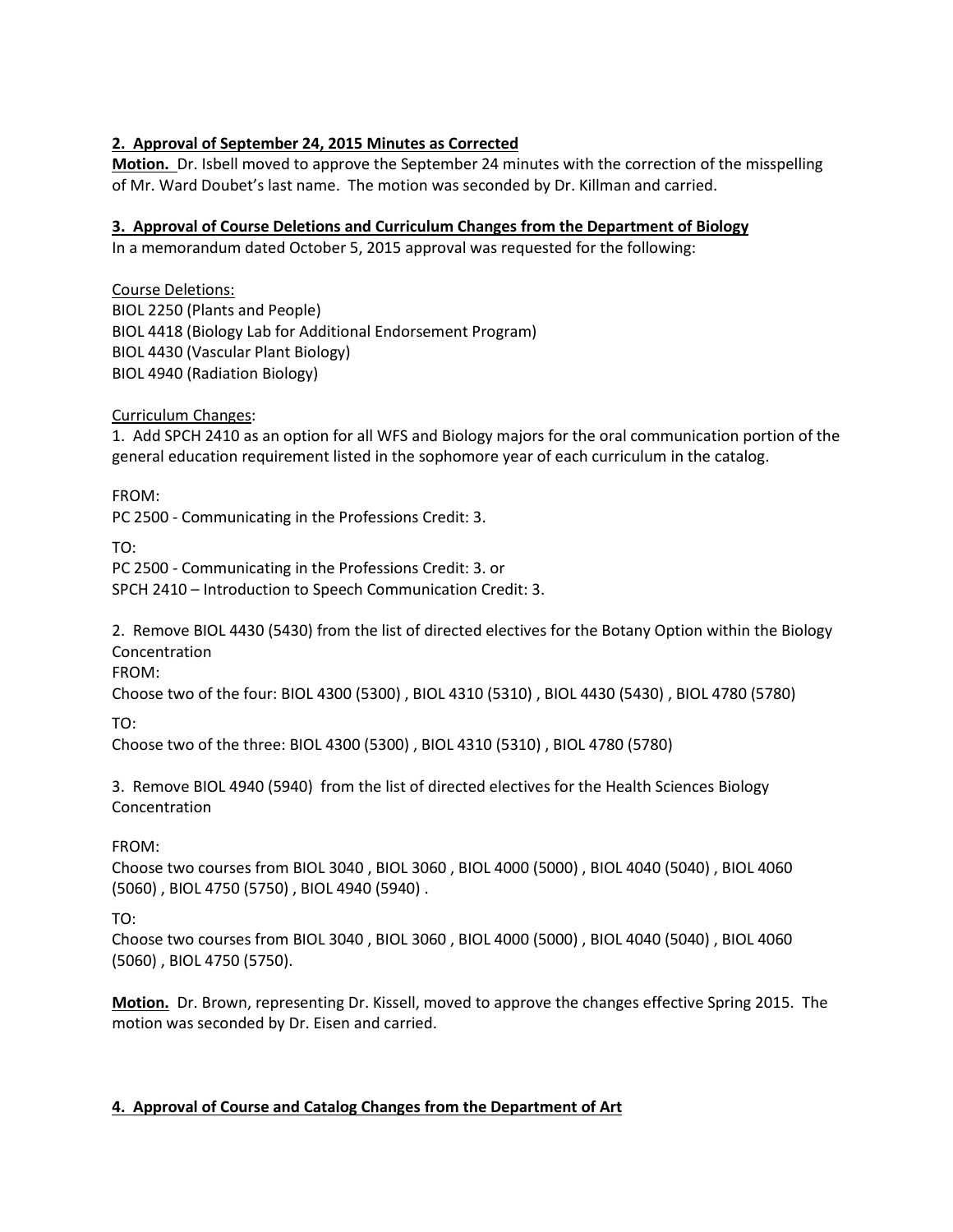In a memorandum dated October 14, approval was requested for the following:

#### Course Changes:

#### **Course Change: [credit hours]**

From: ART 3205 METHODS & MEDIA, Lec. 1. Lab. 1. Credit 2.

This course will offer art educational curricula with classroom lectures and studio methodology that has significance and relevance for today's students and teachers at all grade levels.

To: ART 3205 METHODS & MEDIA, Lec. 2. Lab, Field 1. Credit 3.

This course surveys and applies art educational curricula with classroom lectures, studio methodologies and application that are most significant and relevant for today's students and teachers at all grade levels.

Effective date: Fall 2016

#### **Course Change: [description]**

From: ART 3430 - INDEPENDENT STUDIES IN PAINTING I Studio 6. Credit 3. Prerequisite: ART 3421 or consent of instructor. Directed study in painting arranged between the instructor and student.

To: ART 3430 - INDEPENDENT STUDIES IN PAINTING I

Studio 6. Credit 3.

Prerequisite: ART 3421 or consent of instructor. Directed study in painting arranged between the instructor and student. May be repeated up to 12 credit hours.

From: ART 3430 - INDEPENDENT STUDIES IN PAINTING II

Studio 6. Credit 3.

Prerequisite: ART 3421 or consent of instructor. Directed study in painting arranged between the instructor and student.

To: ART 3430 - INDEPENDENT STUDIES IN PAINTING II

Studio 6. Credit 3.

Prerequisite: ART 3421 or consent of instructor. Directed study in painting arranged between the instructor and student. May be repeated up to 12 credit hours.

From: ART 4310 - INDEPENDENT STUDIES IN DRAWING I

Studio 6. Credit 3.

Prerequisite: Permission of the instructor. Directed study in selected drawing media in specific projects arranged between the instructor and student.

To: ART 4310 - INDEPENDENT STUDIES IN DRAWING I

Studio 6. Credit 3.

Prerequisite: Permission of the instructor. Directed study in selected drawing media in specific projects arranged between the instructor and student. May be repeated up to 12 credit hours.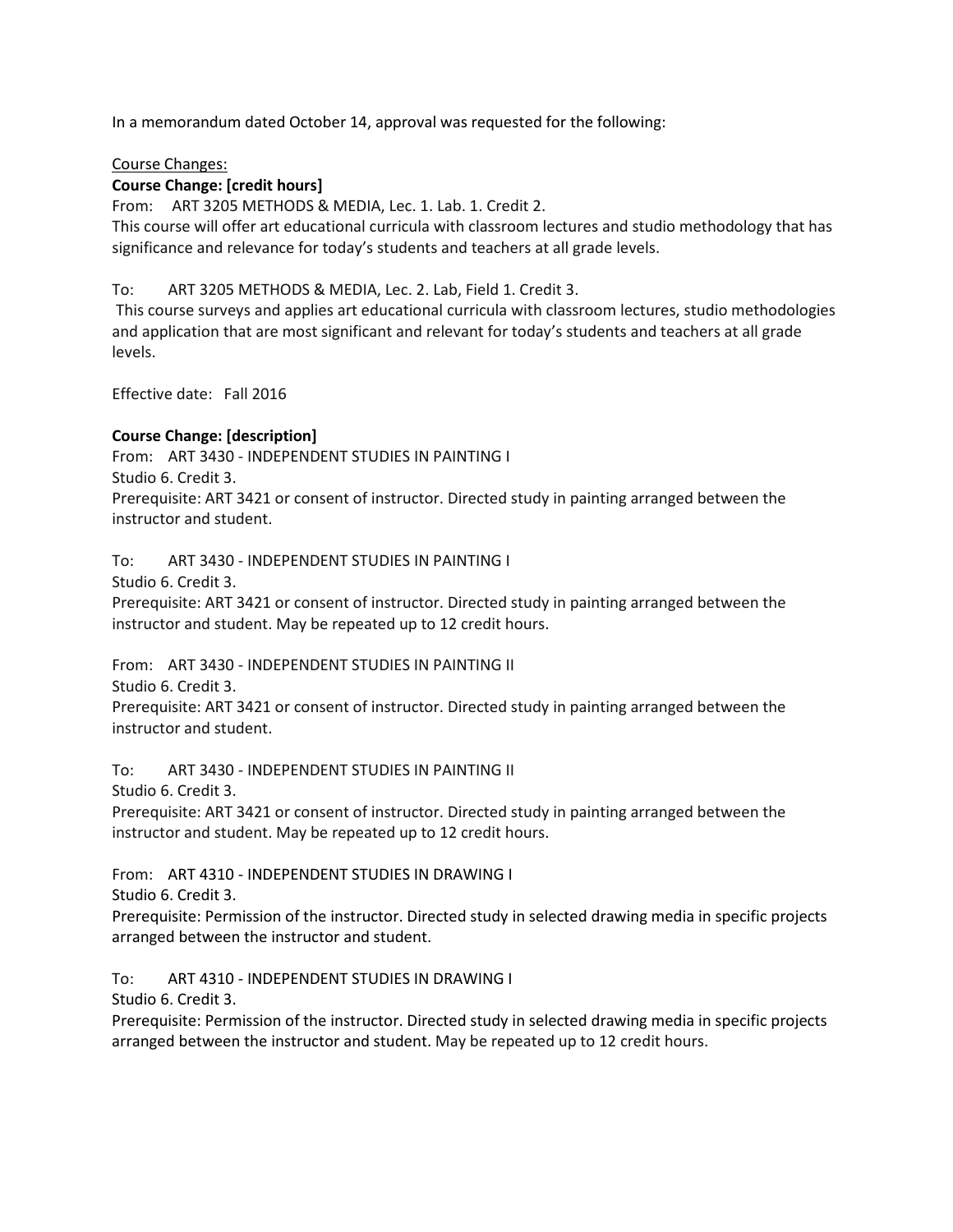From: ART 4311 - INDEPENDENT STUDIES IN DRAWING II

Studio 6. Credit 3.

Prerequisite: Permission of the instructor. Directed study in selected drawing media in specific projects arranged between the instructor and student.

To: ART 4311 - INDEPENDENT STUDIES IN DRAWING II

Studio 6. Credit 3.

Prerequisite: Permission of the instructor. Directed study in selected drawing media in specific projects arranged between the instructor and student. May be repeated up to 12 credit hours.

Effective date: Fall 2016

#### **Course Change: [removal of pre-req]**

From: ART 1250 - INTRODUCTION TO DIGITAL IMAGING Studio 6. Credit 3. Prerequisite: ART 1010 or consent of instructor. Introduction to photographic techniques, image capture, formatting and manipulating still imagery in digital media for art and design work.

To: ART 1250 - INTRODUCTION TO DIGITAL IMAGING

Studio 6. Credit 3.

Introduction to photographic techniques, image capture, formatting and manipulating still imagery in digital media for art and design work.

Effective date: Fall 2016

### **Curricular Change:**

An explanatory note is added to the listing of requirements for the BFA concentration in art education in the undergraduate catalog as follows:

"In the BFA concentration in art education only, the general education core requirement in humanities and/or fine arts is fulfilled by ART 2110 Art History I – 3 credits and ART 2120 Art History II – 3 credits, in combination with the approved literature course selected by the student for the total of the 9 credit hour requirement."

Rationale: This note is added for the purpose of clarifying the requirements for the BFA concentration in art education. This exception to the general education core requirement in humanities and/or fine arts was approved when the degree requirements were reduced to 120 credits over 10 years ago.

**Motion.** Dr. Baker moved to approve the changes effective as listed above. The motion was seconded by Dr. Killman and carried.

**5. Approval of Curriculum Changes from the Department of Curriculum and Instruction** In a memorandum dated July 22, 2015, approval was requested for the following:

Curriculum Changes: SEED/French: Add: Electives (credit 3)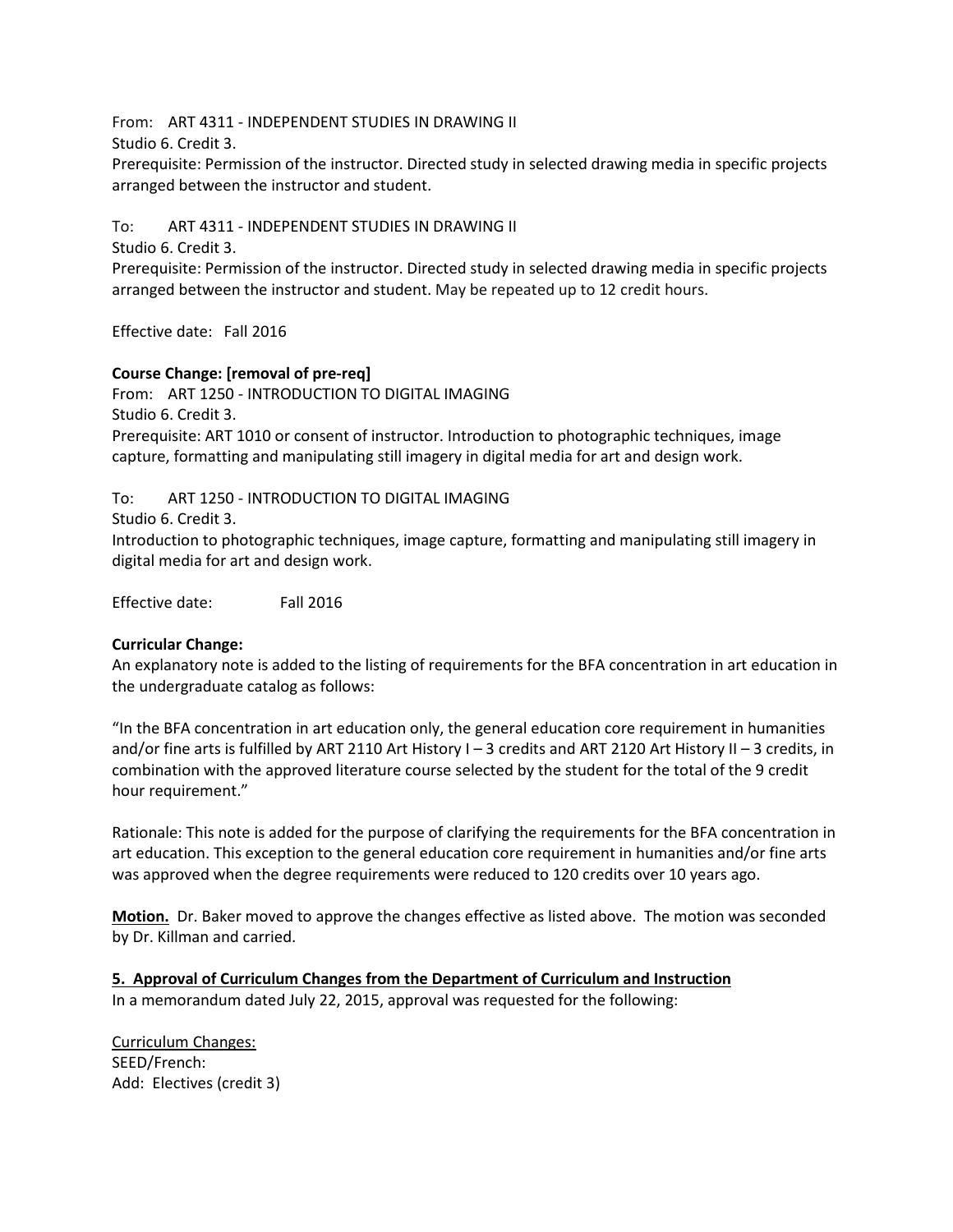Seed/Speech Communication & Theatre: Add: THEA 2200 Stagecraft (credit 3) Add: THEA Electives (credit 3)

**Motion.** Dr. Wendt moved to approve the change effective Fall 2016. The motion was seconded by Dr. Groundland and carried.

#### **6. Approval of Curriculum Changes from the Department of Music**

In a memorandum dated August 27, 2015, approval was requested for the following:

All Music Majors are required to participate in Ensembles of Record. The Department of Music seeks to correct the stated required Ensemble of Record to what was originally intended.

Curriculum Changes – to Concentration requirements

From: Composition students follow the Lower Division Ensemble of Record requirement throughout their curriculum. Music Business and Vocal option students in the Upper Division will enroll in at least one ensemble per semester from the table below as assigned by their advisors. Music Business: Wind Ensemble (fall) and Symphony Band (spring)

To: Composition and Music Business option students follow the Lower Division Ensemble of Record requirement throughout their curriculum. Vocal option students in the Upper Division will enroll in at least one ensemble per semester from the table below as assigned by their advisors. [Music Business: Wind Ensemble (fall and Symphony Band (spring)]

Effective Date: Fall 2016

Students majoring in any performance option must:

\_\_\_\_\_\_\_\_\_\_\_\_\_\_\_\_\_\_\_\_\_\_\_\_\_\_\_\_\_\_\_\_\_\_\_\_\_\_\_\_

1. Enroll for private study in the major performing medium each semester of full-time residency. Four semesters of private study must be at the 3000 level.

- 2. Participate each semester in the Ensemble of Record specific to the student's instrument: Lower Division (Freshman and Sophomore)
- a. Piano: Concert Choir, University Bands, or University Orchestra
- b. Strings: University Orchestra
- c. Voice: Concert Choir or Chorale
- d. Wind/Percussion:
- Fall Marching Band

Spring – Symphony Band or Concert Band as assigned by audition

Upper Division (Junior and Senior)

NOTE: Composition [and Music Business option] students follow the Lower Division Ensemble of Record requirement throughout their curriculum. [Music Business and ]Vocal option students in the Upper Division will enroll in at least one ensemble per semester from the table below as assigned by their advisors. Enrollment in a minimum of two (2) ensembles per semester is required of Upper Division performance majors in the Instrumental, Jazz and Piano options as follows:

a. Piano: The appropriate major ensemble (instrumental or vocal) plus Chamber Music as assigned by the piano coordinator.

Music, Music Performance Concentration, Music Business Option, B.M.

Admission to the performance option is by recommendation of the studio instructor. Students in this option select an emphasis in composition, instrumental, jazz, music business, piano or vocal performance.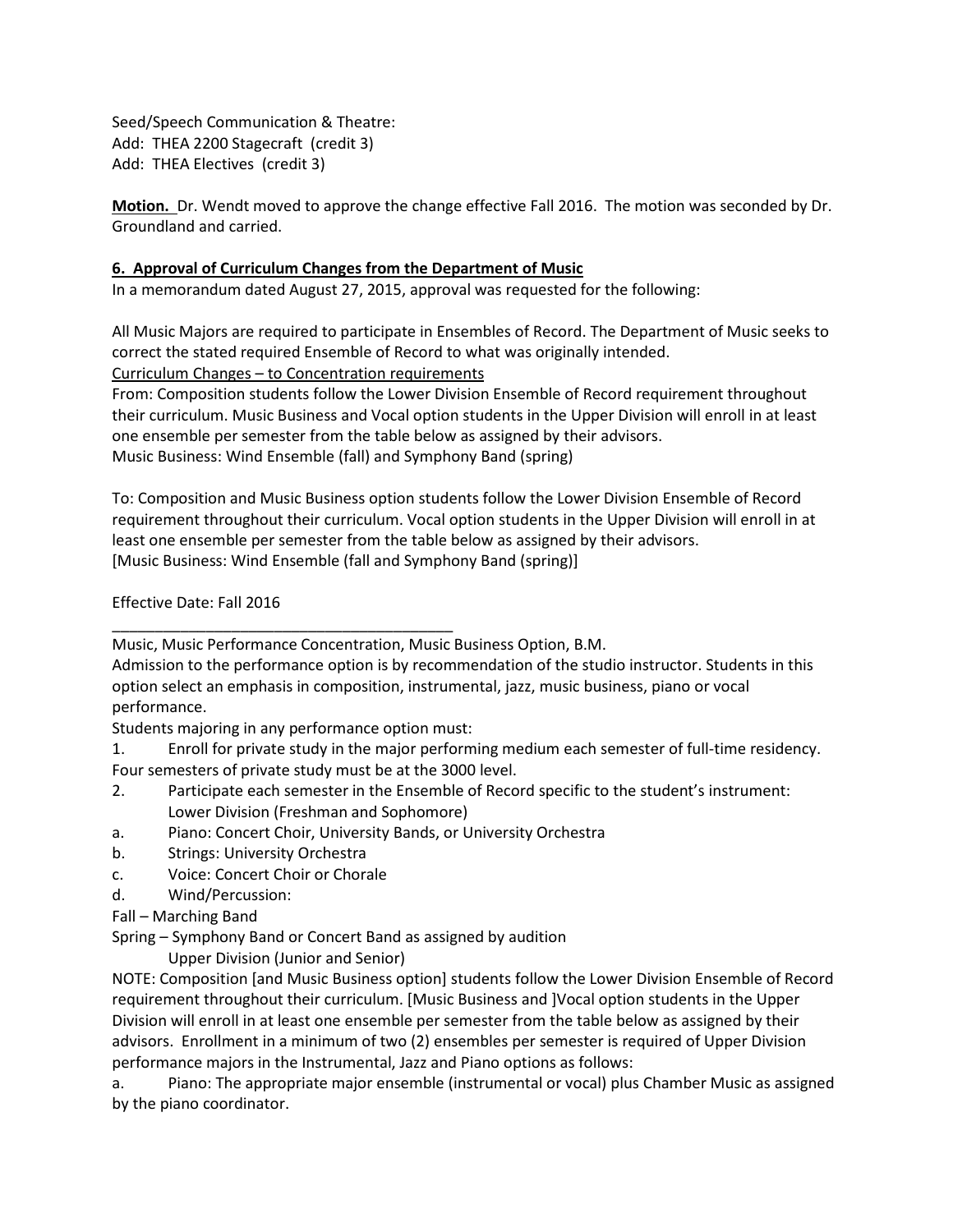- b. Strings: University Orchestra and Chamber Music
- c. Voice: Chorale or Concert Choir
- d. Wind/Percussion:
- Jazz: Jazz Ensemble plus Symphony band or Wind Ensemble
- [Music Business: Wind Ensemble (fall and Symphony Band (spring)]
- All other non-Jazz: Wind Ensemble (fall) and Symphony Band (spring) plus University Orchestra

or Bryan Symphony Orchestra, or Jazz Ensemble as assigned by the advisor

**Motion.** Dr. Thurmond moved to approve the changes effective Fall 2016. The motion was seconded by Dr. Baker and carried.

#### **7. Approval of Catalog Change from the Department of Music**

In a memorandum dated September 25, 2015, approval was requested for the following:

#### Catalog Change/ Addition:

Addition: All music majors must achieve a grade of "C" in each music course. If a lower grade is earned, the student must repeat the course.

**Motion.** Dr. Thurmond moved to approve the change effective Fall 2016. The motion was seconded by Dr. Baker and carried.

#### **8. Approval of Course Addition from the Department of Earth Sciences**

In a memorandum dated October 15, 2015, approval was requested for the following:

Course Addition:

GEOL 4300/5300 Environmental Aqueous Geochemistry Lec., 3, Cr. 3 Prerequisites: GEOL 1040, CHEM 1010 or CHEM 1110, or consent of instructor. Principles of water quality, chemical thermodynamics and equilibrium; chemical reactions; modeling of aquatic systems and a survey of practical applications of equilibrium aqueous geochemistry.

**Motion.** Dr. Harrison moved to approve the course addition effective Fall 2016. The motion was seconded by Dr. Eisen and carried.

**9. Approval of Curriculum for Joint ETSU/TTU B.S. in Engineering Program** In a memorandum dated October 5, 2015, approval was requested for the following:

#### Curriculum Changes:

Revised curriculum for Joint ETSU/TTU Bachelor of Science in Engineering Program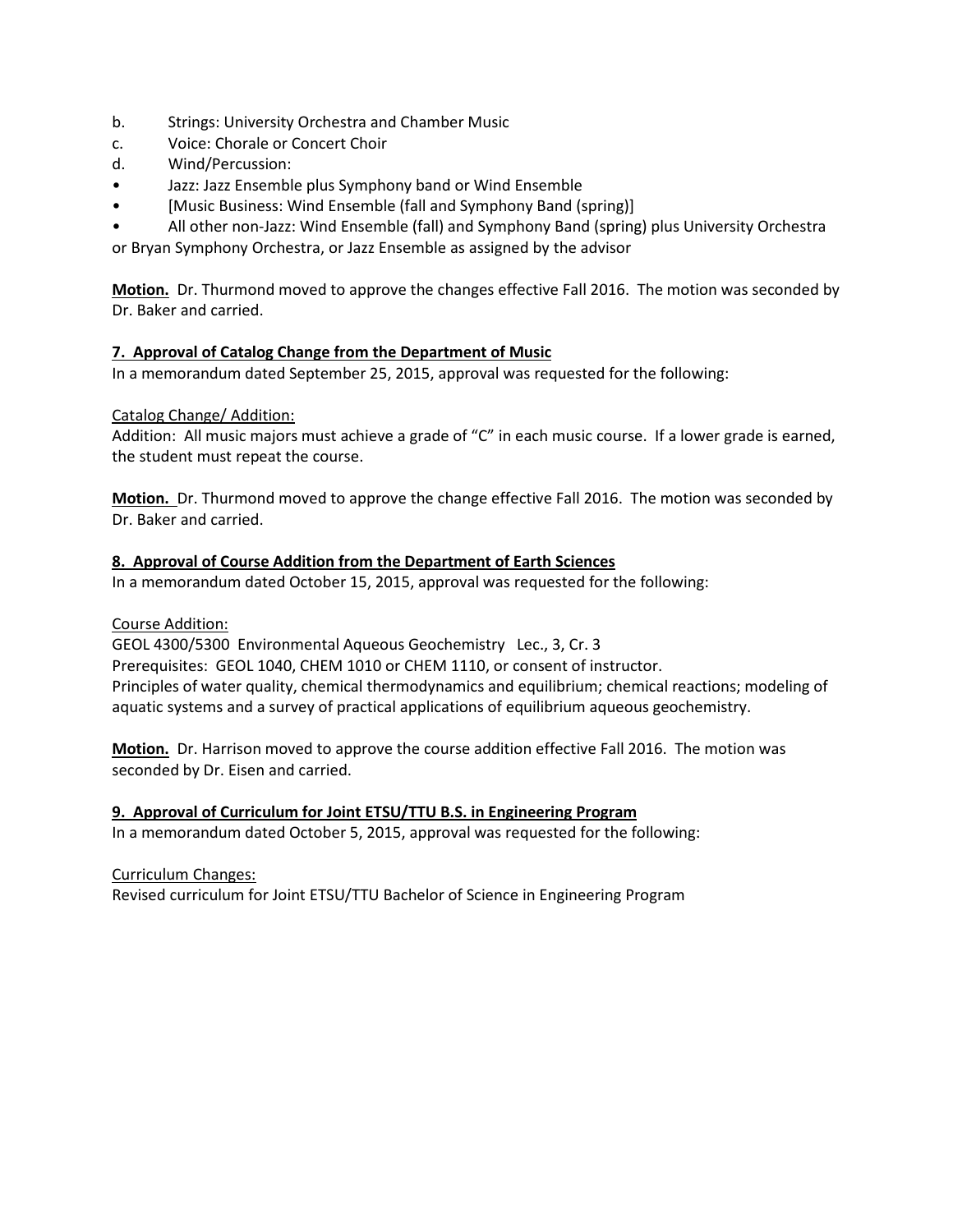# Four-year Program of Study Bachelor of Science in Engineering

# ETSU Course Number/Name (TTU Course Number/Name)

|                                 |                                                                                                                | <b>FRESHMAN YEAR (34)</b> |                            |                                                                                             |    |
|---------------------------------|----------------------------------------------------------------------------------------------------------------|---------------------------|----------------------------|---------------------------------------------------------------------------------------------|----|
|                                 | <b>FALL SEMESTER</b>                                                                                           |                           |                            | <b>SPRING SEMESTER</b>                                                                      |    |
| <b>ENGL 1010</b>                | Critical Reading and Expository<br>Writing (Writing I)                                                         | 3                         | <b>ENGL 1020</b>           | Critical Thinking and<br>Argumentation (Writing II)                                         | 3  |
| <b>MATH 1910</b>                | Calculus I                                                                                                     | 4                         | MATH 1920                  | Calculus II                                                                                 | 4  |
| CHEM 1110 &<br>1111 (1110)      | General Chemistry Lecture I &<br><b>General Chemistry Laboratory I</b><br>(General Chemistry I)                | 4                         | CHEM 1120 &<br>1121 (1120) | General Chemistry Lecture II &<br>General Chemistry Laboratory II<br>(General Chemistry II) | 4  |
| <b>ENGR 1110</b>                | <b>Engineering Graphics</b>                                                                                    | 2                         | <b>ENGR 1120</b>           | Programming for Engineers                                                                   |    |
| <b>HUFA</b>                     | Humanities/Fine Arts                                                                                           | 3                         | <b>HUFA</b>                | Humanities/Fine Arts                                                                        | 3  |
| <b>ENTC 1510</b><br>(ENGR 1020) | <b>Student in University</b><br>(Connections to Engineering; TTU<br>requirement outside of BSE<br>Curriculum*) | $2(1^*)$                  |                            |                                                                                             |    |
| <b>Fall Total</b>               |                                                                                                                | 18                        | <b>Spring Total</b>        |                                                                                             | 16 |

|                   |                                                               |      | <b>SOPHOMORE YEAR (34)</b> |                                                                 |      |
|-------------------|---------------------------------------------------------------|------|----------------------------|-----------------------------------------------------------------|------|
|                   | <b>FALL SEMESTER</b>                                          |      |                            | <b>SPRING SEMESTER</b>                                          |      |
| <b>MATH 2110</b>  | Calculus III                                                  | 4    | <b>MATH 2120</b>           | <b>Differential Equations</b>                                   | 3    |
| <b>PHYS 2110</b>  | Technical Physics I - Calculus<br>Based (Cal-based Physics I) | 5(4) | <b>PHYS 2120</b>           | Technical Physics II - Calculus<br>Based (Cal-based Physics II) | 5(4) |
| CEE 2110          | <b>Statics</b>                                                | 3    | <b>SPCH 2300</b><br>(2410) | Public Speaking (Introduction to<br>Speech Communication)       | 3    |
| CEE 3710          | Principles of Engineering Economy                             |      | ME 2330                    | Dynamics                                                        | 3    |
| <b>LIT</b>        | Gen Ed Literature                                             |      | <b>MATH 2010</b>           | Linear Algebra (Matrix Algebra)                                 | ٩    |
| <b>Fall Total</b> |                                                               | 17   | <b>Spring Total</b>        |                                                                 | 17   |

|                   |                                              | <b>JUNIOR YEAR (33)</b> |                     |                                           |    |
|-------------------|----------------------------------------------|-------------------------|---------------------|-------------------------------------------|----|
|                   | <b>FALL SEMESTER</b>                         |                         |                     | <b>SPRING SEMESTER</b>                    |    |
| <b>ENGR 2810</b>  | <b>Electrical Engineering Basics I</b>       | 3                       | ME 3720             | <b>Fluid Mechanics</b>                    |    |
| CEE 3720          | <b>Engineering Statistics</b>                |                         | ME 3010             | Materials and Processes in<br>Engineering | 3  |
| ME 3023           | <b>Measurements in Mechanical</b><br>Systems | 3                       | <b>ENGR 2820</b>    | <b>Electrical Engineering Basics II</b>   | 3  |
| CEE 3110          | <b>Mechanics of Materials</b>                | 3                       | <b>ENGR 3120</b>    | Solid Modeling                            |    |
| ME 3210           | Thermodynamics I                             | 3                       | <b>SBS</b>          | Social/Behavioral Science                 | 3  |
| <b>SBS</b>        | Social/Behavioral Science                    | 3                       | <b>ENGR 2821</b>    | <b>Electrical Engineering Basics Lab</b>  |    |
| <b>Fall Total</b> |                                              | 17                      | <b>Spring Total</b> |                                           | 16 |

|                            |                                | SENIOR YEAR (27)    |                        |                                |     |
|----------------------------|--------------------------------|---------------------|------------------------|--------------------------------|-----|
|                            | <b>FALL SEMESTER</b>           |                     |                        | <b>SPRING SEMESTER</b>         |     |
| <b>ENGR 4950</b>           | Senior Design I                | 3                   | <b>ENGR 4960</b>       | Senior Design II               |     |
| <b>ENGR 4900</b>           | Professionalism & Ethics       |                     | <b>ENGR 4510</b>       | <b>Engineering Management</b>  |     |
| CSC 3020                   | Numerical Methods              |                     | Technical<br>Electives | See list of approved electives | 6   |
| <b>Technical Electives</b> | See list of approved electives | 6                   | (Free Elective)        | (Any course(s)) [TTU]          | (3) |
| <b>Fall Total</b>          |                                | 15                  | <b>Spring Total</b>    |                                | 12  |
|                            |                                | $T - 1 - 1 - 0 = 0$ | $\sim$                 |                                |     |

Total  $B.S.E = 128$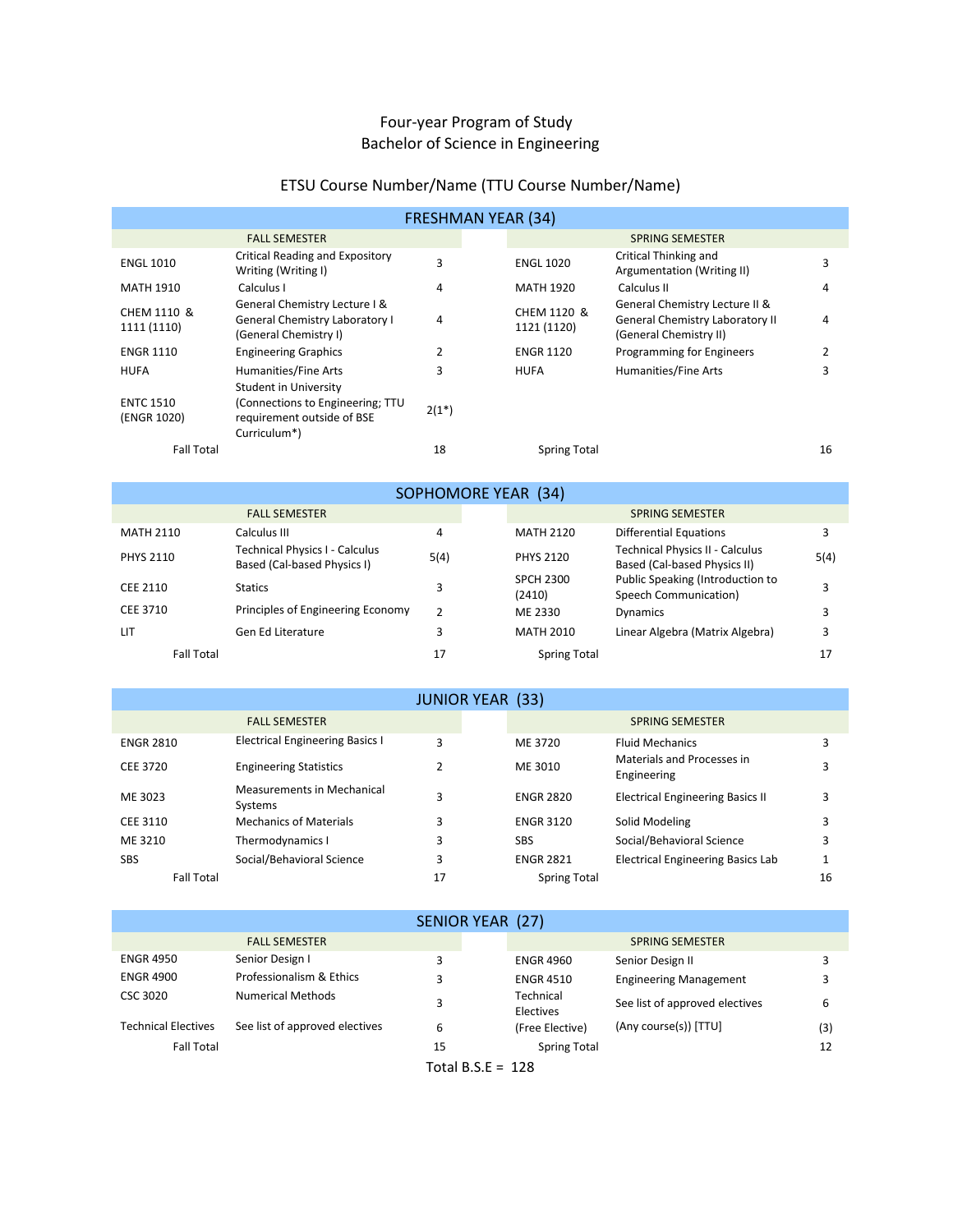Curriculum, Accreditation, and Residency Requirements – on file in the Office of the Associate Provost.

**Motion.** Dr. Hoy moved to approve the revised curriculum effective Fall 2016. Dr. Hoy stated the American History exemption statement will be included in the curriculum and catalog. The motion was seconded by Dr. Eisen and carried.

#### **10. Approval of Course Changes from the Department of Mechanical Engineering**

In a memorandum dated October 8, 2015, approval was requested for the following:

#### Course Changes:

From:

ME 4140 (5140): Introduction to Robotics and Intelligent Machines Engineering Lec. 3. Cr. 3. Prerequisite: ECE 3810, ECE 3860; ME 3050 and ME 3060. Robotic concepts and subsystems; mechanics of robots; sensors and intelligence; actuators; and trajectory planning and control.

### To:

ME 4140 (5140): Introduction to Robotics and Intelligent Machines Engineering Lec. 3. Cr. 3. Prerequisites: ME 3050 and ME 3060; or ECE 3210 and ECE 3260. Robotic concepts and subsystems; mechanics of robots; sensors and intelligence; actuators; and trajectory planning and control. The combination of ME 3050 and ME 3060 or the combination of ECE 3210 and ECE 3260 may be taken concurrently.

### From:

ME 4020: Applied Machine Design Lec. 2. Lab 2. Cr. 3.

Prerequisite: ME 3610 and ME 4010. Design for strength and rigidity under dynamic loads; shaft design; design of joints (threaded fasteners, welds, springs, keys, etc.); design of gear trains; lubrication and bearing design; finite element analysis; and optimization, and statistical consideration in design.

To:

ME 4020: Applied Machine Design Lec. 2. Lab 2. Cr. 3

Prerequisite: ME 3610, ME 3900 and ME 4010. Design for strength and rigidity under dynamic loads; shaft design; design of joints (threaded fasteners, welds, springs, keys, etc.); design of gear trains; lubrication and bearing design; finite element analysis; and optimization, and statistical consideration in design.

**Motion.** Dr. Hoy moved to approve the changes effective Fall 2016. The motion was seconded by Dr. Stein and carried.

#### **11. Approval of Deletion and Course Changes from the Department of Electrical & Computer Engineering**

In a two memorandums dated September 29 and October 8, 2015, approval was requested for the following:

Course Change: (Oct. 8 memo)

From:

ECE 3270 - PROGRAMMABLE LOGIC CONTROLLER LABORATORY Lab. 3. Credit 1.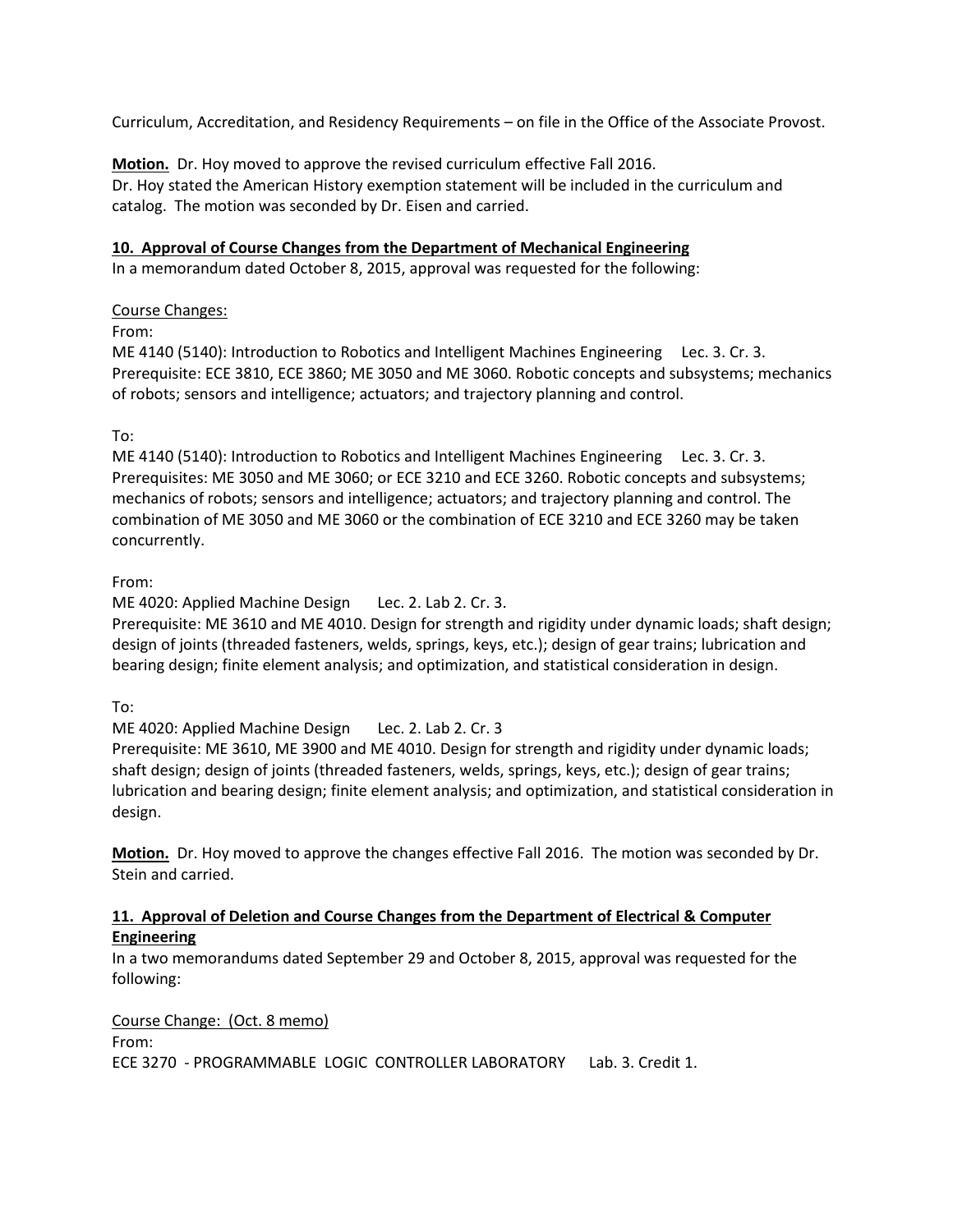Prerequisite: C or better in ECE 3060 or ME 3023 or CHE 2011 or CEE 3030 or MET 3200. Introduction to Ladder Logic Programming, Relays, PLC in Automation & Control, Safety, Hardware Troubleshooting, Hands-on laboratory experiments and projects.

### To:

ECE 3270 - PROGRAMMABLE LOGIC CONTROLLER LABORATORY Lab. 3. Credit 1. Prerequisite: C or better in ECE 3060 or ME 3023 or CHE 2020 or CEE 3030 or MET 3200. Introduction to Ladder Logic Programming, Relays, PLC in Automation & Control, Safety, Hardware Troubleshooting, Hands-on laboratory experiments and projects.

#### Course Deletion: (Sept. 29 memo)

ECE 3910 Probability and Random Variables in Electrical and Computer Engineering Lec. 3, Cr. 3

#### Course Changes: (Sept. 29 memo)

From:

ECE 1020 - Connections to Electrical and Computer Engineering Rec. 2. Credit 1.

Prerequisite: Freshman standing. Engages the student in academic and non-academic, out-of-classroom activities to facilitate transition into the electrical or computer engineering program. Faculty interaction, peer mentoring, professional student organizations and electronic kit construction.

To:

ECE 1020 - Connections to Electrical and Computer Engineering Rec. 2. Credit 1.

Prerequisite: Freshman standing, and major in Electrical Engineering or Computer Engineering . Engages the student in academic and non-academic, out-of-classroom activities to facilitate transition into the electrical or computer engineering program. Faculty interaction, peer mentoring, professional student organizations and electronic kit construction.

From:

ECE 2001 - Computer Aided Engineering in ECE Lec. 1. Credit 1. Prerequisite: CSC 2100, ECE 2010, and MATH 2010 (ECE 2010 and/or MATH 2010 may be taken concurrently). Engineering problem formulation for computer calculations. Computer aided

engineering software with applications in electrical and computer engineering.

To:

ECE 2001 - Computer Aided Engineering in ECE Lec. 1. Credit 1.

Prerequisite: C or better in CSC 2100, C or better in ECE 2010, and C or better in MATH 2010 (ECE 2010 may be taken concurrently). Engineering problem formulation for computer calculations. Computer aided engineering software with applications in electrical and computer engineering.

From:

ECE 2010 - Electric Circuits I Lec. 3. Credit 3.

Prerequisite: MATH 1920, MATH 2010 and MATH 2120 (MATH 2120 may be taken concurrently) . Introduction to electric circuit quantities and components, systematic application of Ohm's and Kirchhoff s laws, superposition, Theveni n and Norton theorems operational amplifiers, RL and RC transients, and circuit simulation with SPICE.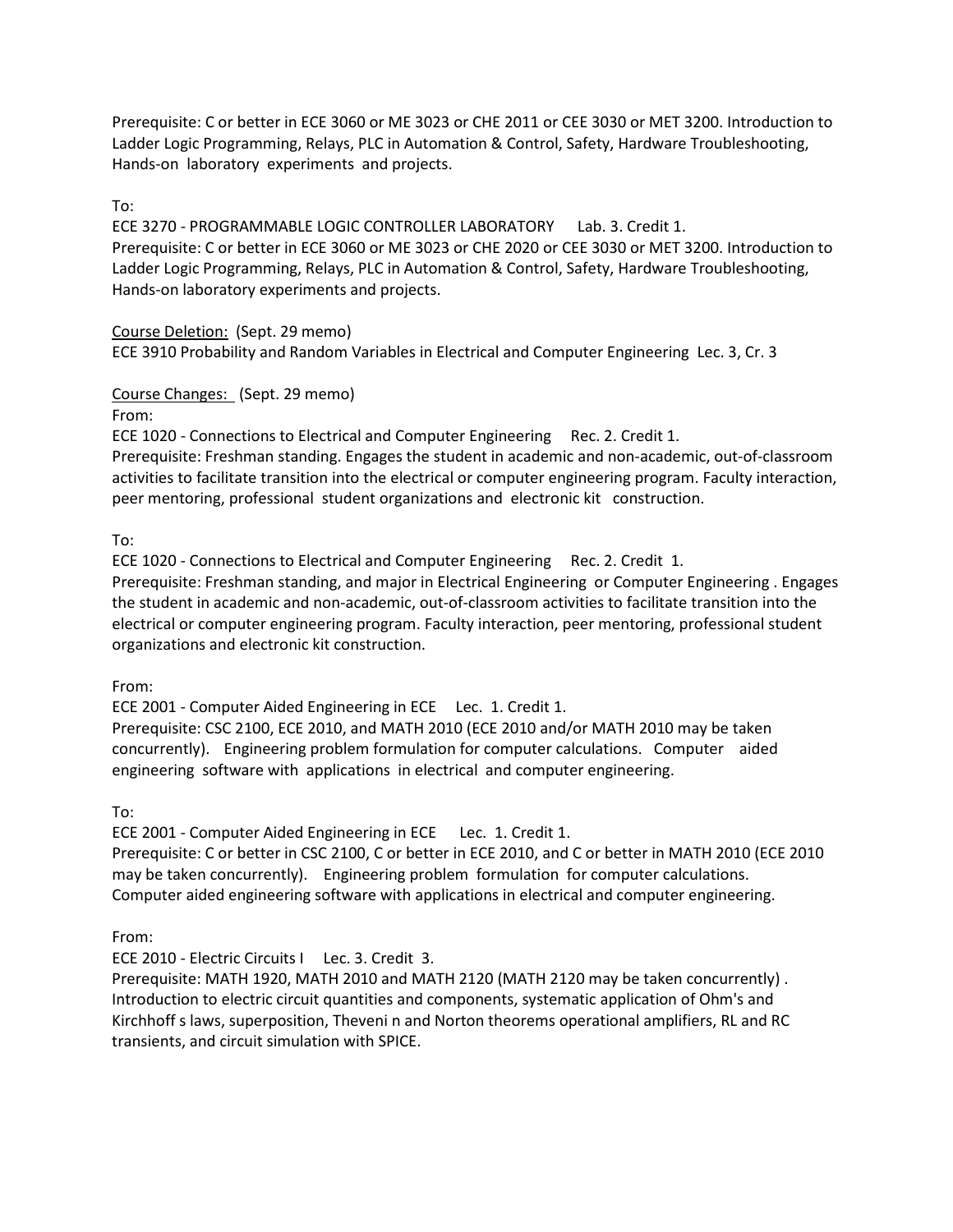ECE 2010 - Electric Circuits I Lec. 3. Credit 3.

Prerequisite: C or better in MATH 1920, C or better in MATH 2010, and C or better in MATH 2120 (MATH 2120 may be taken concurrently). Introduction to electric circuit quantities and components, systematic application of Ohm's and Kirchhoff s laws, superposition, Thevenin and Norton theorems, operational amplifiers, RL and RC transients, and circuit simulation with SPICE.

#### From:

ECE 2020 - Electric Circuits II Lec. 3. Credit 3.

Prerequisite: ECE 2001, ECE 2010, ECE 2011, MATH 2010 and MATH 2120 (ECE 2001 and/or ECE 2011 may be taken concurrently). Laplace transform methods for electric circuit analysis. Sinusoidal steady-state and power, mutual inductance, 3- phase circuits, frequency response, Bode plots, resonance, and filters. Circuit simulation with SPICE.

#### To:

ECE 2020 - Electric Circuits II Lec. 3. Credit 3.

Prerequisite: C or better in ECE 2010, C or better in ECE 2011, C or better in MATH 2010, C or better in MATH 2120, and either C or better in ECE 2001 or C or better in ME 3001 (ECE 2001, ECE 2011, and/or ME 3001 may be taken concurrently). Laplace transform methods for electric circuit analysis. Sinusoidal steady-state and power, mutual inductance, 3- phase circuits, frequency response, Bode plots, resonance, and filters. Circuit simulation with SPICE.

From:

ECE 3010 - Signals and Systems Lec. 3. Credit 3.

Prerequisite: ECE 2001, ECE 2020 and MATH 2120 Time-domain and frequency-domain analysis of signals and systems, applications of Fourier series, Fourier transform, and Laplace transform in circuits and systems; Analog filters.

#### To:

ECE 3010 - Signals and Systems Lec. 3. Credit 3.

Prerequisite: C or better in ECE 2001 and C or better in ECE 2020. Time-domain and frequency-domain analysis of signals and systems, applications of Fourier series, Fourier transform, and Laplace transform in circuits and systems; Analog filters.

#### From:

ECE 3020 - Discrete-Time Signals and Systems Lec. 3. Credit 3.

Prerequisite: ECE 2001, ECE 2020 and ECE 3010. Signal sampling and reconstruction. Difference equations, Z-transforms, and the discrete Fourier transform. Fundamentals of digital filters.

To:

ECE 3020 - Discrete-Time Signals and Systems Lec. 3. Credit 3. Prerequisite: C or better in ECE 3010. Signal sampling and reconstruction. Difference equations, Ztransforms, and the discrete Fourier transform. Fundamentals of digital filters.

From:

ECE 3060 - Electrical Engineering Laboratory II Lab. 3. Credit 1. Prerequisite: ECE 2011, ECE 2020, ECE 3010 and ECE 3300. (ECE 2020, ECE 3010 and/or ECE 3300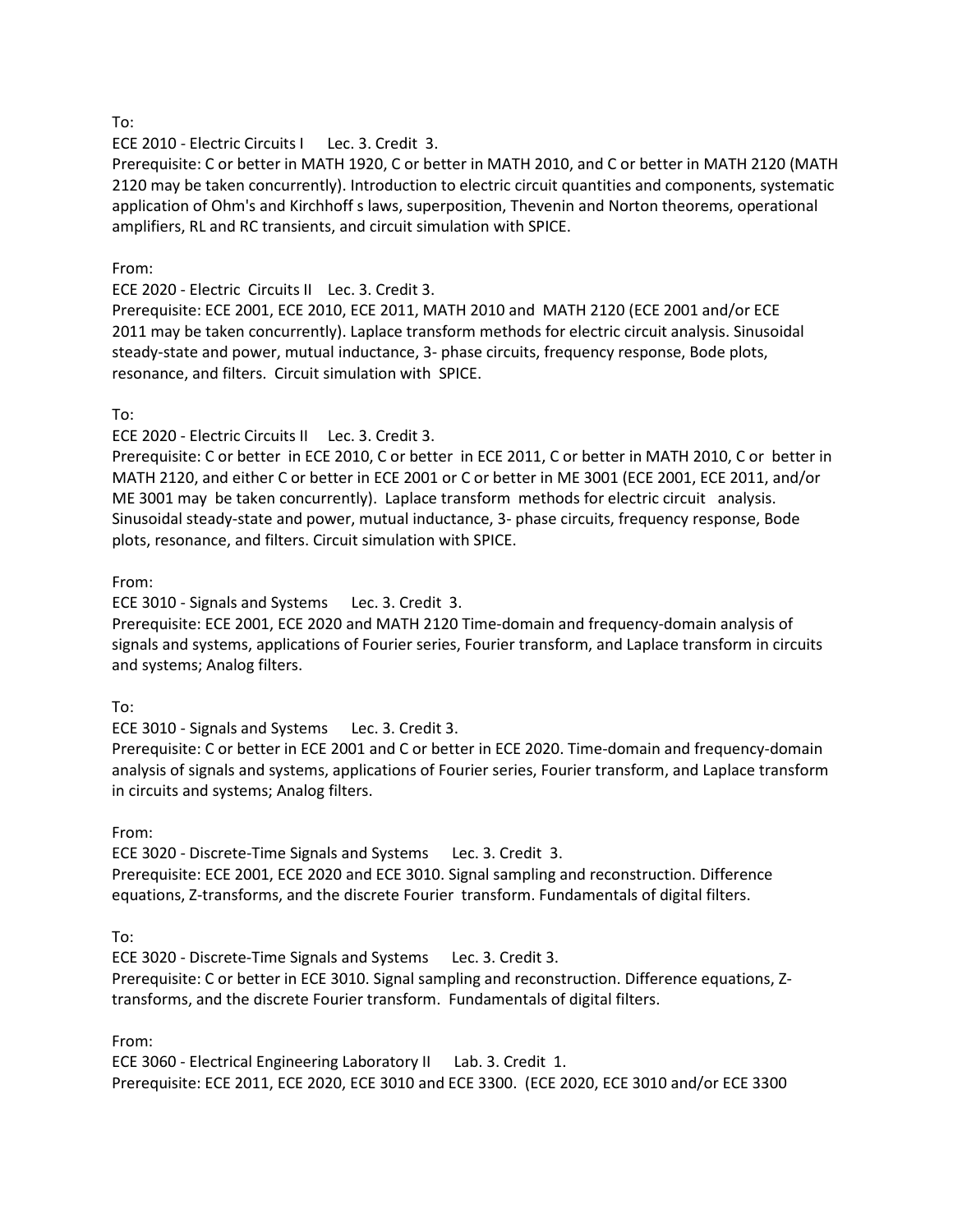may be taken concurrently.) Electrical and electronic circuits and measurement techniques, amplifiers, active and passive filters, switching circuits.

To:

ECE 3060 - Electrical Engineering Laboratory II Lab. 3. Credit 1. Prerequisite: C or better in ECE 2011, C or better in ECE 3010, and C or better in ECE 3300 (ECE 3010 and/or ECE 3300 may be taken concurrently). Electrical and electronic circuits and measurement techniques, amplifiers, active and passive filters, switching circuits.

From:

ECE 3130 - Microcomputer Systems Lec. 3. Lab. 3. Credit 4. Prerequisite: ECE 2110, ECE 2011 and CSC 2100. Microcomputer system architecture. Software/hardware analysis. Programming microcomputer system using Assembly and C languages. Design hardware subsystem and integration with microcontroller for engineering application.

# To:

ECE 3130 - Microcomputer Systems Lec. 3. Lab. 3. Credit 4.

Prerequisite: C or better in CSC 2100, C or better in ECE 2011, and C or better in ECE 2110. Microcomputer system architecture. Software/hardware analysis. Programming microcomputer system using Assembly and C languages. Design hardware subsystem and integration with microcontroller for engineering application.

# From:

ECE 3160 - Digital Systems Laboratory Lab. 3. Credit 1.

Prerequisite: ECE 2011 and ECE 2110. Hardware considerations and performance of combinational and sequential digital devices including gates, flip-flops, multiplexers, and decoders.

To:

ECE 3160 - Digital Systems Laboratory Lab. 3. Credit 1.

Prerequisite: C or better in ECE 2011 and C or better in ECE 2110. Hardware considerations and performance of combinational and sequential digital devices including gates, flip-flops, multiplexers, and decoders.

### From:

ECE 3210 - Control System Analysis Lec. 3. Credit 3. Prerequisite: ECE 2020, ECE 3010 and PHYS 2110. Modem and classical methods of control system analysis of continuous-time systems. Introduction to design tools.

### To:

ECE 3210 - Control System Analysis Lec. 3. Credit 3.

Prerequisite: PHYS 2110 and C or better in ECE 3010. Modem and classical methods of control system analysis of continuous-time systems. Introduction to design tools.

### From:

ECE 3260 - Control System Laboratory Lab. 3. Credit 1.

Prerequisite: ECE 3060 and ECE 3210. (ECE 3210 may be taken concurrently). Simulation of dynamic systems. Demonstration of control system analysis and design techniques using hardware experiments.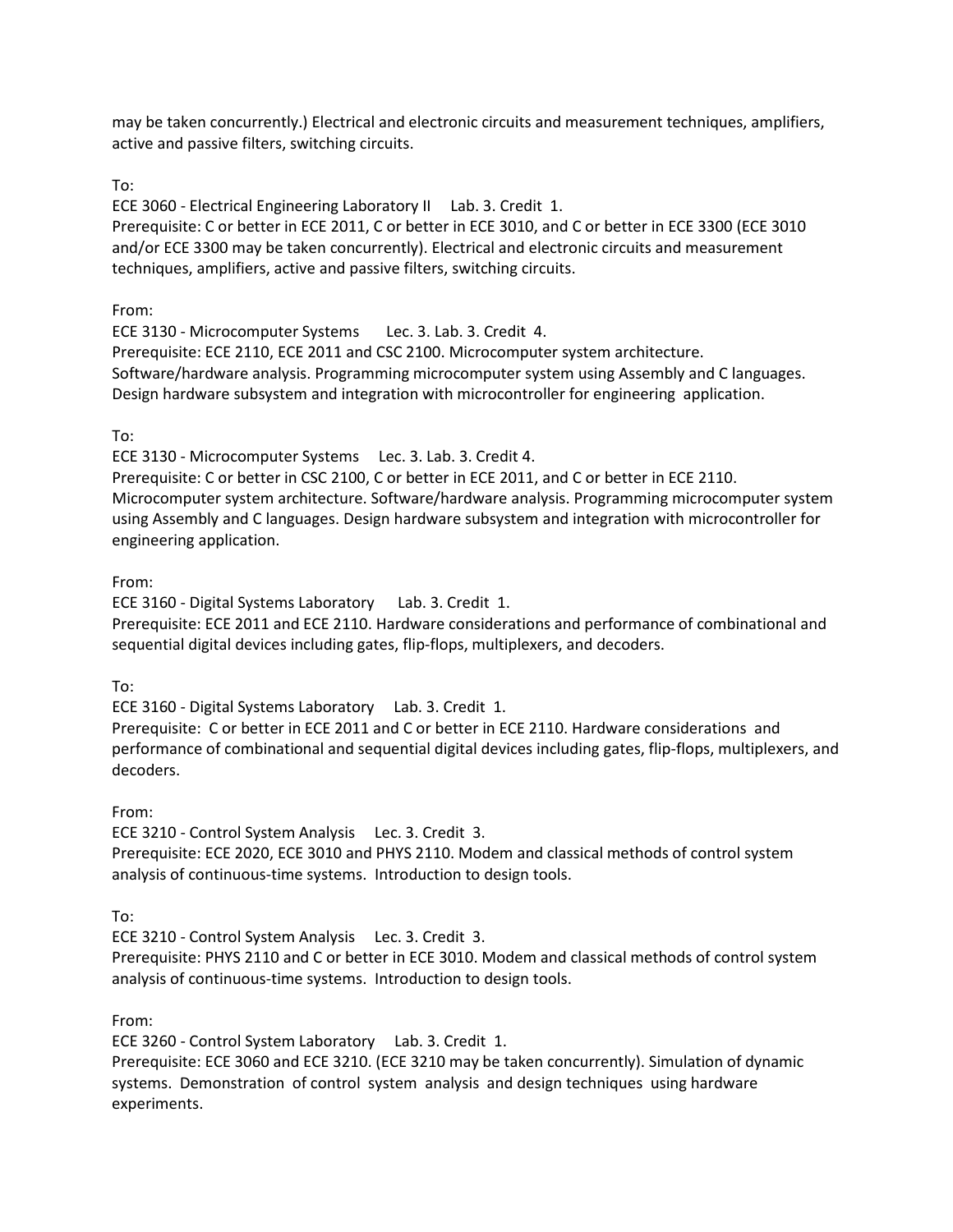ECE 3260 - Control System Laboratory Lab. 3. Credit 1.

Prerequisite: C or better in ECE 3060 and C or better in ECE 3210 (ECE 3210 may be taken concurrently). Simulation of dynamic systems. Demonstration of control system analysis and design techniques using hardware experiments.

#### From:

ECE 3270 - Programmable Logic Controller Laboratory Lab. 3. Credit 1. Prerequisite: ECE 3060 or ME 3023 or CHE 2011 or CEE 3030 or MET 3200. Introduction to Ladder Logic

Programming, Relays, PLC in Automation & Control, Safety, Hardware Troubleshooting, Hands- on laboratory experiments and projects.

### To:

ECE 3270 - Programmable Logic Controller Laboratory Lab. 3. Credit 1.

Prerequisite: (C or better in CEE 3030) or (C or better in CHE 2011) or (C or better in ECE 3060) or (C or better in ME 3023) or (C or better in MET 3200). Introduction to Ladder Logic Programming, Relays, PLC in Automation & Control, Safety, Hardware Troubleshooting, Hands-on laboratory experiments and projects.

### From:

ECE 3300 - Electronics I Lec. 3. Credit 3.

Prerequisite: ECE 2020 and ECE 2011. Introduction to semiconductor junction devices and their physical operation, mid-band equivalent circuits, single and multi-stage amplifiers, digital electronics, and SPICE simulation.

### To:

ECE 3300 - Electronics I Lec. 3. Credit 3.

Prerequisite: C or better in ECE 2011 and C or better in ECE 2020. Introduction to semiconductor junction devices and their physical operation, mid-band equivalent circuits, single and multi-stage amplifiers, digital electronics, and SPICE simulation.

### From:

ECE 3310 - Electronics II Lec. 3. Credit 3. Prerequisite: ECE 3300. Differential amplifiers, frequency response, negative feedback, power output stages, and SPICE simulation.

### To:

ECE 3310 - Electronics II Lec. 3. Credit 3.

Prerequisite: C or better in ECE 3300. Differential amplifiers, frequency response, negative feedback, power output stages, and SPICE simulation.

#### From:

ECE 3360 - Electronics Laboratory Lab. 3. Credit 1. Prerequisite: ECE 3060 and ECE 3300. Diodes, BJTs, FETs, and amplifier circuits.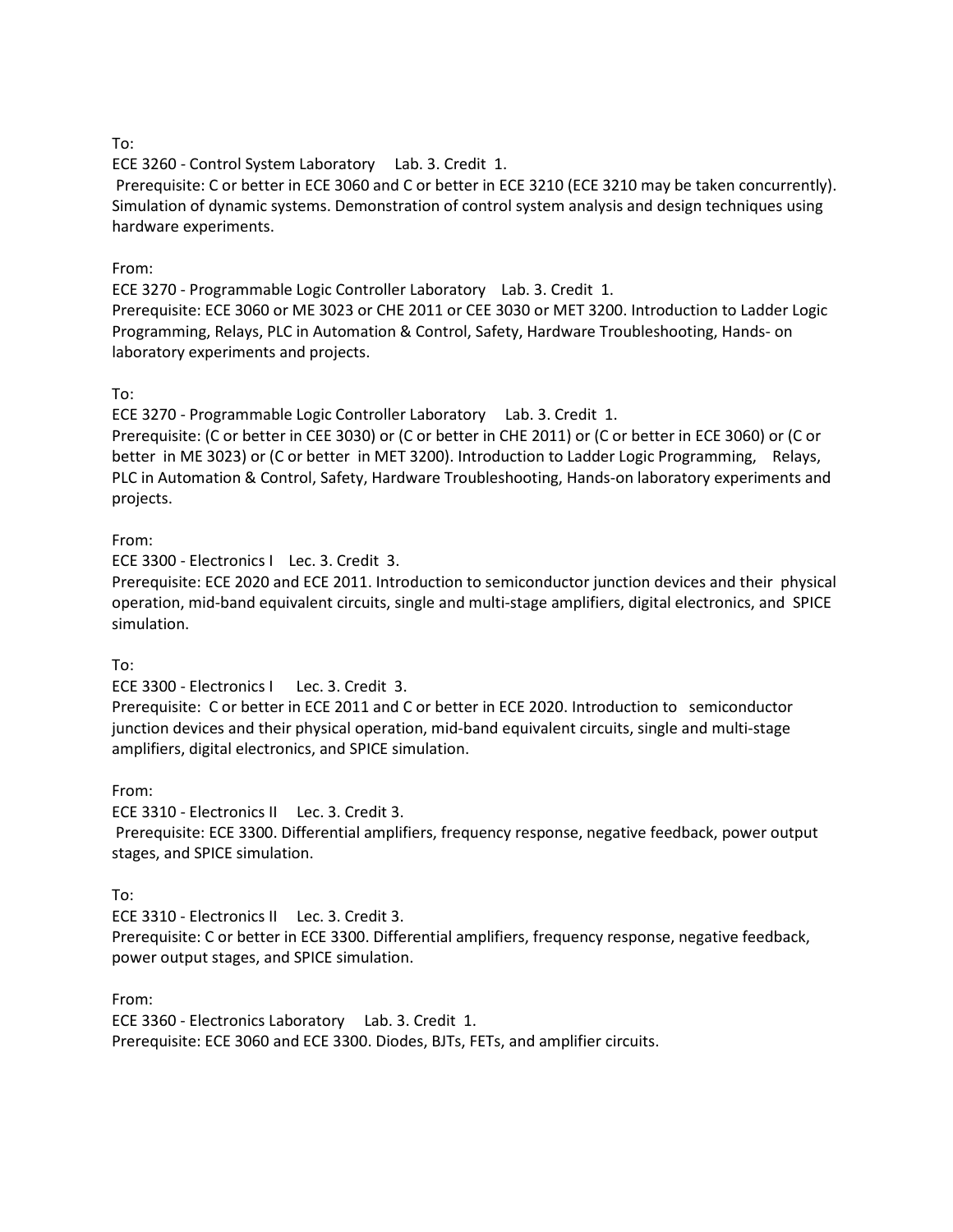ECE 3360 - Electronics Laboratory Lab. 3. Credit 1.

Prerequisite: C or better in ECE 3060 and C or better in ECE 3300. Diodes, BJTs, FETs, and amplifier circuits.

#### From:

ECE 3510 - Electromagnetic Fields I Lec. 3. Credit 3.

Prerequisite: MATH 2110 and PHYS 2120. Development of Maxwell 's equations for electric and magnetic fields. Electromagnetic properties of materials. Wave equation, plane waves, and Lorentz force law.

#### To:

ECE 3510 - Electromagnetic Fields I Lec. 3. Credit 3. Prerequisite: PHYS 2120 and C or better in MATH 2110. Development of Maxwell 's equations for electric and magnetic fields. Electromagnetic properties of materials. Wave equation, plane waves, and Lorentz force law.

#### From:

ECE 3560 - EM Simulation Laboratory Lab. 3. Credit 1. Prerequisite: ECE 3060 and ECE 3510. Simulation and design of phenomena and devices with EM fields and waves.

#### To:

ECE 3560 - EM Simulation Laboratory Lab. 3. Credit 1. Prerequisite: C or better in ECE 3060 and C or better in ECE 3510. Simulation and design of phenomena and devices with EM fields and waves.

From:

ECE 3610 - Introduction to Power Systems Lec. 3. Credit 3.

Prerequisite: ECE 2020 and PHYS 2120. Overview of electric power systems, magnetic circuits and transformers, electromechanical energy conversion, rotating machines, power system operation and control, and current issues in power systems.

To:

ECE 3610 - Introduction to Power Systems Lec. 3. Credit 3.

Prerequisite: PHYS 2120 and C or better in ECE 2020. Overview of electric power systems, magnetic circuits and transformers, electromechanical energy conversion, rotating machines, power system operation and control, and current issues in power systems.

From:

ECE 3660 - Electric Power Laboratory Lab. 3. Credit 1.

Prerequisite: ECE 3060 and ECE 3610. Operation of various power system components, design tests of transformers, speed control characteristics of various types of motors and generators, and computer simulation of power system operation.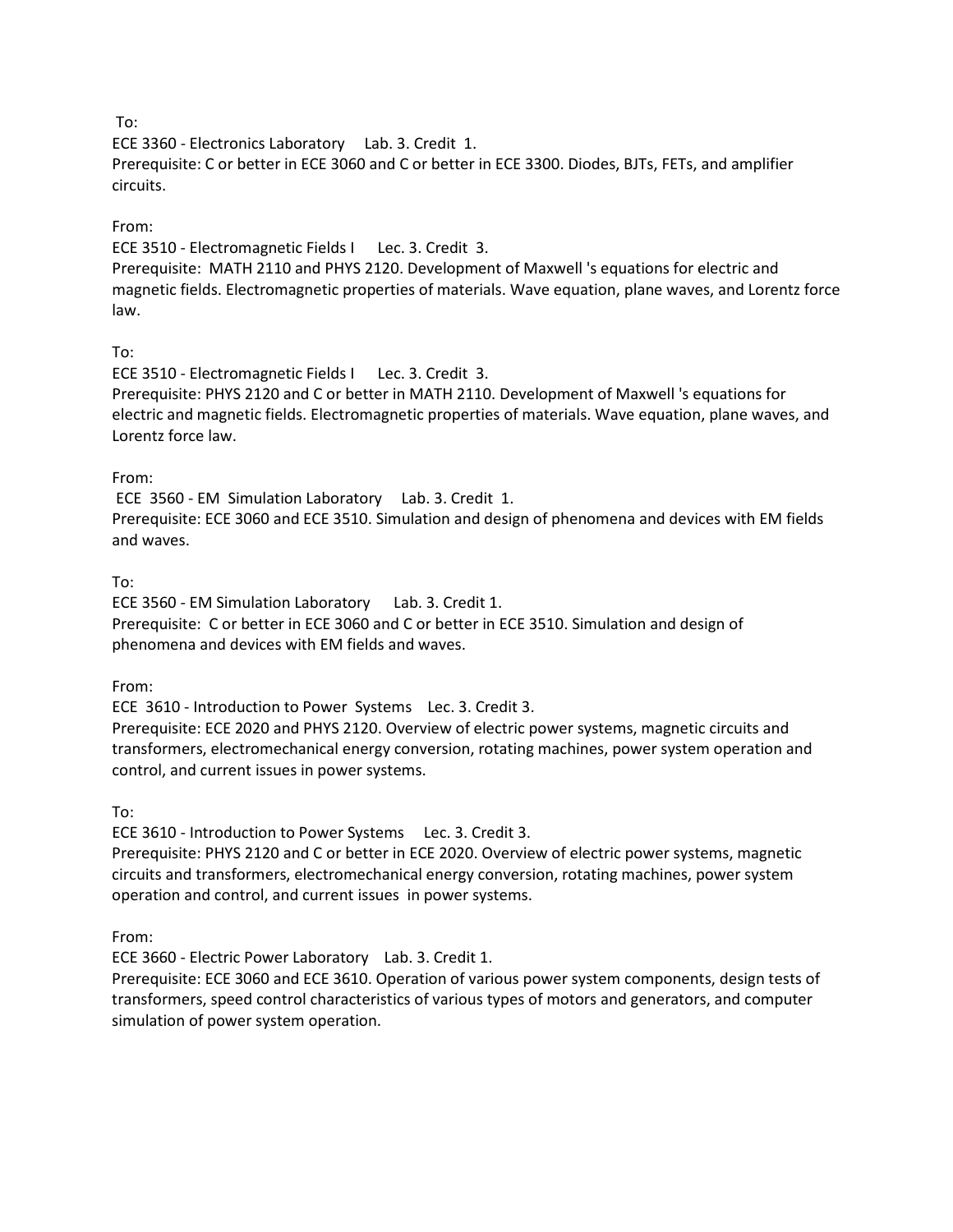ECE 3660 - Electric Power Laboratory Lab. 3. Credit 1.

Prerequisite: C or better in ECE 3060 and C or better in ECE 3610. Operation of various power system components, design tests of transformers, speed control characteristics of various types of motors and generators, and computer simulation of power system operation.

#### From:

ECE 3710 - Introduction to Telecommunications Lec. 3. Credit 3.

Prerequisite: ECE 2020, ECE 3010 and either ECE 3910 or MATH 3470 (ECE 3910 or MATH 3470 may be taken concurrently). Introduction to Digital Telecommunications, including coding, communication networks, spectral analysis, and digital modulation and demodulation.

#### To:

ECE 3710 - Introduction to Telecommunications Lec. 3. Credit 3. Prerequisite: C or better in ECE 3010 and C or better in MATH 3470 (MATH 3470 may be taken concurrently). Introduction to analog and digital communication systems: modulation and demodulation, signal spectra, coding for data compression and error correction.

#### From:

ECE 3760 - Telecommunications Laboratory Lab. 3. Credit 1. Prerequisite: ECE 3060 and ECE 3710. Telecommunication system measurements.

#### To:

ECE 3760 - Telecommunications Laboratory Lab. 3. Credit 1. Prerequisite: C or better in ECE 3060 and C or better in ECE 3710. Telecommunication system measurements.

#### From:

ECE 3810 - Fundamentals of Electrical Engineering Lec. 3. Credit 3.

Prerequisite: MATH 1920. An introduction to fundamental principles of electrical circuits, DC and AC circuit analysis techniques, electric power systems, electric motors, diodes and rectifiers, operational amplifies, frequency response and filters. Will not count for credit for electrical engineering or computer engineering majors.

To:

ECE 3810 - Fundamentals of Electrical Engineering Lec. 3. Credit 3.

Prerequisite: C or better in MATH 1920. An introduction to fundamental principles of electrical circuits, DC and AC circuit analysis techniques, electric power systems, electric motors, diodes and rectifiers, operational amplifies, frequency response and filters. Will not count for credit for electrical engineering or computer engineering majors.

From:

ECE 3860 - Fundamentals of Electrical Engineering Laboratory Lab. 3. Credit 1. Prerequisite: ECE 3810. Basic instrumentation and component laboratory. Use of instruments in DC and AC measurements. Demonstration of circuit concepts. Characteristics of diodes, operational amplifiers and AC filters. Simple digital logic circuits. Will not count for credit for electrical engineering or computer engineering majors. ECE 3810 can be taken concurrently.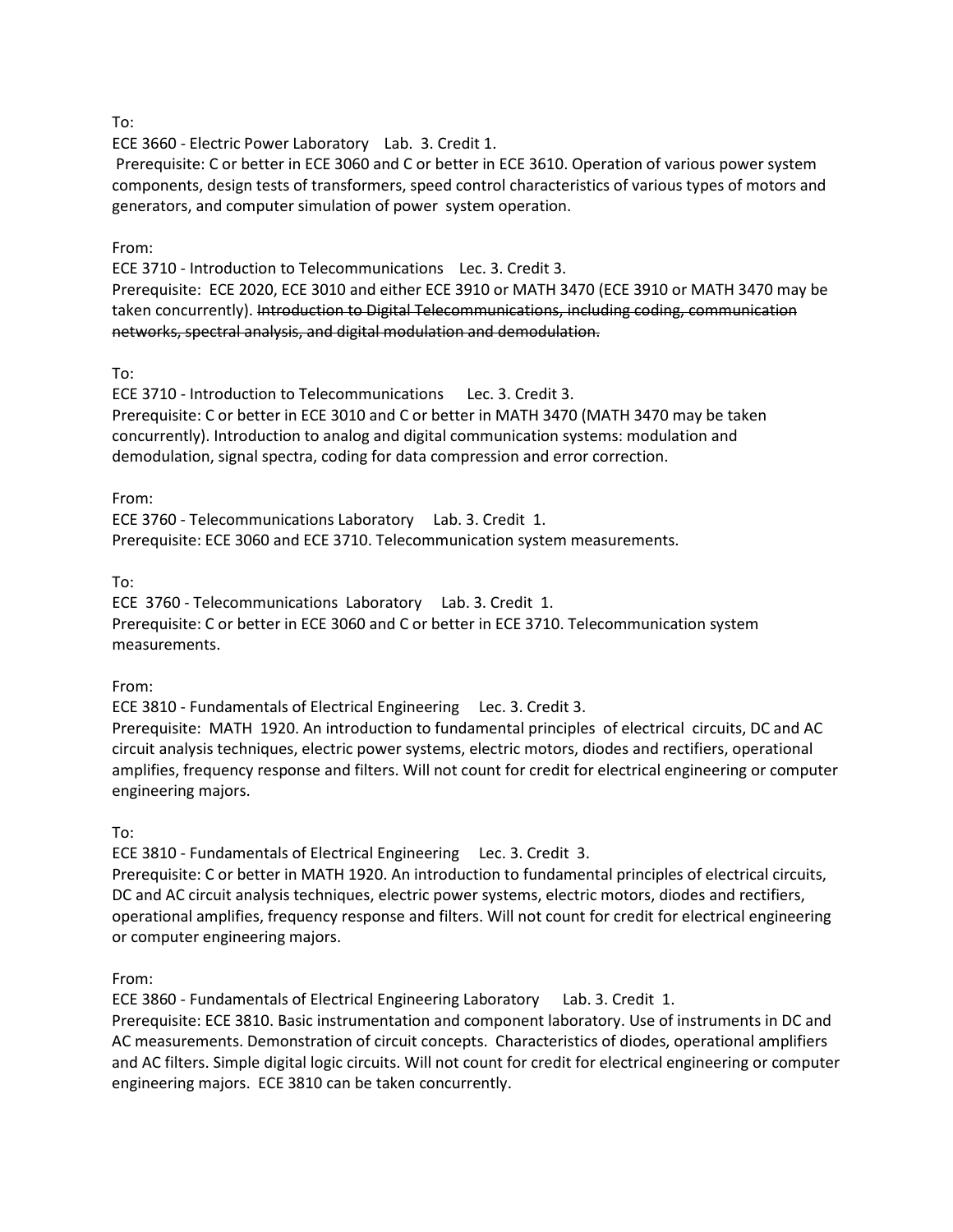ECE 3860 - Fundamentals of Electrical Engineering Laboratory Lab. 3. Credit 1. Prerequisite: C or better in ECE 3810 (ECE 3810 may be taken concurrently). Basic instrumentation and component laboratory. Use of instruments in DC and AC measurements. Demonstration of circuit concepts. Characteristics of diodes, operational amplifiers and AC filters. Simple digital logic circuits. Will not count for credit for electrical engineering or computer engineering majors.

#### From:

ECE 4020 (5020) - Digital Signal Processing Lec. 3. Credit 3. Prerequisite: ECE 3020 and ECE 3130. (ECE 3130 may be taken concurrently.) Introduction to the theory and practice of discrete-time signals and systems, AID and DIA conversion, filter design, DSP Architecture and implementation, programming, DSP applications.

To:

ECE 4020 (5020) - Digital Signal Processing Lec. 3. Credit 3

Prerequisite: C or better in ECE 3020 and C or better in ECE 3130 (ECE 3130 may be taken concurrently). Introduction to the theory and practice of discrete-time signals and systems, AID and DIA conversion, filter design, DSP Architecture and implementation, programming, DSP applications.

### From:

ECE 4110 (5110) - Digital System Design Lec. 3. Credit 3.

Prerequisite: ECE 2110 and ECE 3160. Computer aided combinational and sequential digital logic analysis, design, and applications, utilizing both standard digital components and programmable logic devices.

To:

ECE 4110 (5110) - Digital System Design Lec. 3. Credit 3.

Prerequisite: C or better in ECE 2110 and C or better in ECE 3160. Computer aided combinational and sequential digital logic analysis, design, and applications, utilizing both standard digital components and programmable logic devices.

From:

ECE 4120 (5120) - Fundamentals of Computer Design Lec. 3. Credit 3. Prerequisite: ECE 3130 and ECE 4110 (5110). Continuation of digital system design concepts and applications with emphasis on computer hardware design: CPU sequencers, arithmetic/logic units, fixed and floating point arithmetic implementations, and computer peripheral interfacing, utilizing programmable logic.

To:

ECE 4120 (5120) - Fundamentals of Computer Design Lec. 3. Credit 3.

Prerequisite: C or better in ECE 3130 and C or better in ECE 4110 (5110). Continuation of digital system design concepts and applications with emphasis on computer hardware design: CPU sequencers, arithmetic/logic units, fixed and floating point arithmetic implementations, and computer peripheral interfacing, utilizing programmable logic.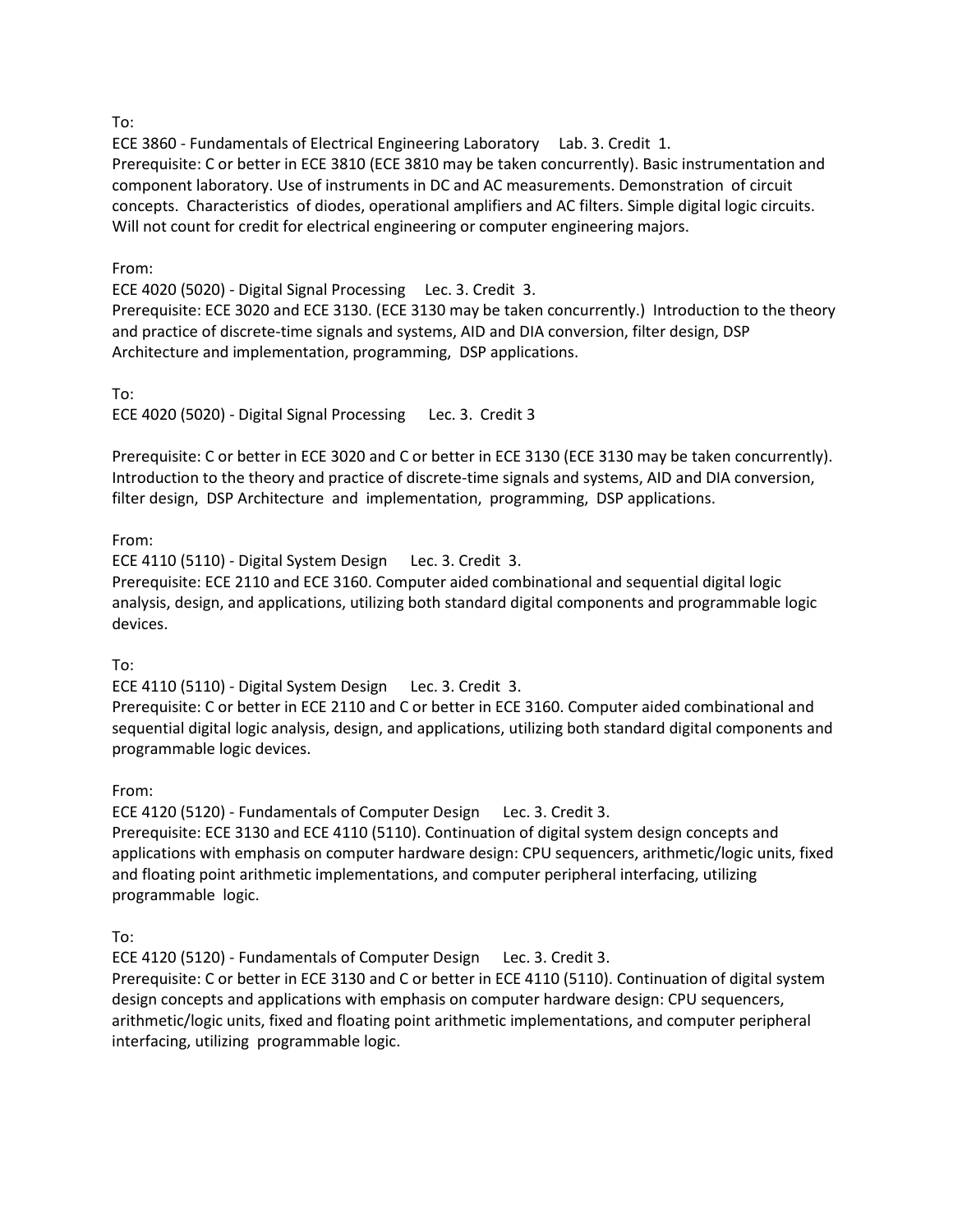From:

ECE 4130 (5130) - Introduction to Digital VLSI Lec. 3. Credit 3.

Prerequisite: ECE 2110 and ECE 3300. Analysis, design and layout of complex digital integrated circuits in MOS technology. The course emphasizes design through projects and requires extensive use of simulation and layout VLSI CAD tools.

### To:

ECE 4130 (5130) - Introduction to Digital VLSI Lec. 3. Credit 3.

Prerequisite: C or better in ECE 2110 and C or better in ECE 3300. Analysis, design and layout of complex digital integrated circuits in MOS technology. The course emphasizes design through projects and requires extensive use of simulation and layout VLSI CAD tools.

#### From:

ECE 4140 - Embedded System Design Lec. 2. Lab. 3, Credit 3. Prerequisite: ECE 3130, and ECE 3160. Basic hardware and software concepts in the analysis and design of embedded systems, peripheral interfaces and performance analysis with hands-on design project.

#### To:

ECE 4140 - Embedded System Design Lec. 2. Lab. 3, Credit 3.

Prerequisite: C or better in ECE 3130 and C or better in ECE 3160. Basic hardware and software concepts in the analysis and design of embedded systems, peripheral interfaces and performance analysis with hands-on design project.

#### From:

ECE 4210 (5210) - Control System Design Lec. 3. Credit 3.

Prerequisite: (ECE 3210 and ECE 3260) or (ME 3050 and ME 3060). Design of compensators using frequency domain techniques; Design projects with hardware implementation.

#### To:

ECE 4210 (5210) - Control System Design Lec. 3. Credit.

Prerequisite: (C or better in ECE 3210 and C or better in ECE 3260) or (C or better in ME 3050 and C or better in ME 3060). Design of compensators using frequency domain techniques; Design projects with hardware implementation.

From:

ECE 4240 (5240) - Computer-Based Control Systems Lec. 3. Credit 3.

Prerequisite: ECE 3020 and ECE 4210 (5210). Z-transform; Sampling Theory, Stability of Discrete Time Systems, Analog to Digital Conversion, Digital to Analog Conversion, Implementation of Analog Control System in Discrete-time on a Microcomputer.

To:

ECE 4240 (5240) - Control-Based Control Systems Lec. 3. Credit 3.

Prerequisite: C or better in in ECE 3020 and C or better in ECE 4210 (52 I 0). Z-transform; Sampling Theory, Stability of Discrete Time Systems, Analog to Digital Conversion, Digital to Analog Conversion, Implementation of Analog Control System in Discrete-time on a Microcomputer.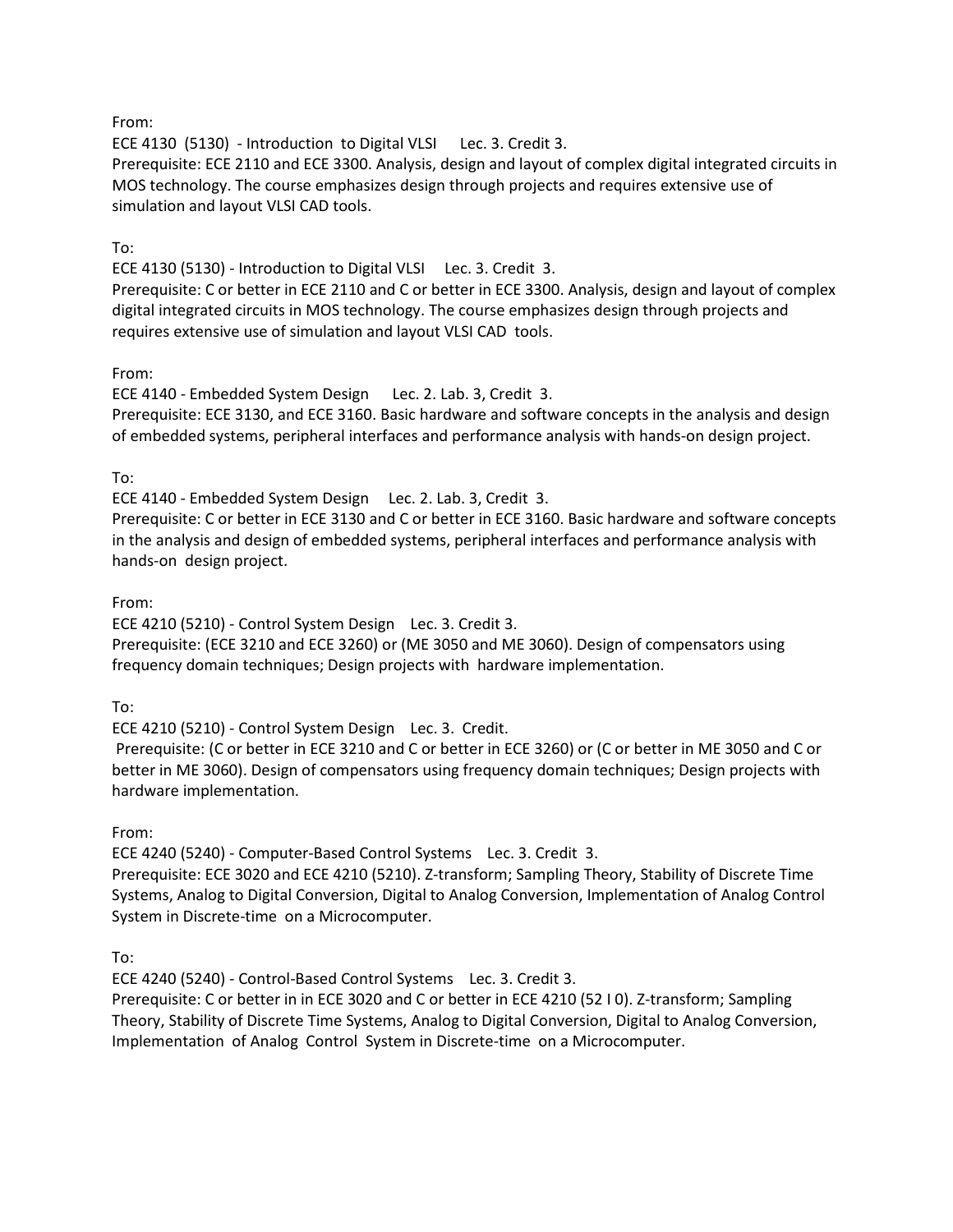From:

ECE 4370 (5370) - Mechatronics and Intelligent Machines Engineering Lec. 2. Lab. 2. Credit 3. Cross-listing: ME 4370 (5370)

Prerequisite: ECE 3130 and ECE 3160. Mechatronics; number systems; microcontroller technology and architecture of 8-bit microcontrollers (e.g. Motorola MC68HC 11O); assembly language programming; AID and DIA conversion; parallel I/0; programmable timer operation; interfacing sensors and actuators; applications; and team project on design and implementation of a mechatronic system.

# To:

ECE 4370 (5370) - Mechatronics and Intelligent Machines Engineering Lec. 2. Lab. 2. Credit 3. Cross-listing: ME 4370 (5370)

Prerequisite: C or better in ECE 3130 and C or better in ECE 3160. Mechatronics; number systems; microcontroller technology and architecture of 8-bit microcontrollers (e.g. Motorola MC68HC 11O); assembly language programming; AID and DIA conversion; parallel I/0; programmable timer operation; interfacing sensors and actuators; applications; and team project on design and implementation of a mechatronic system.

### From:

ECE 4510 (5510) - Electromagnetic Fields II Lec. 3. Credit 3. Prerequisite: ECE 3510. Polarization, Poynting's vector, transmission lines, waveguides, and radiation.

# To:

ECE 4510 (5510) - Electromagnetic Fields II Lec. 3. Credit 3. Prerequisite: C or better in ECE 3510. Polarization, Poynting's vector, transmission lines, waveguides, and radiation.

From:

ECE 4520 (5520) - Optoelectronic Engineering Lec. 3. Credit 3. Prerequisite: ECE 3540. Device theory for optical communication and instrumentation systems.

To:

ECE 4520 (5520) - Optoelectronic Engineering Lec. 3. Credit 3. Prerequisite: C or better in ECE 3540. Device theory for optical communication and instrumentation systems.

From:

ECE 4610 (5610) - Power System Analysis Lec. 3. Credit 3. Prerequisite: ECE 3610. Power system components modeling in steady state, per unit calculations, transmission line steady state operation, power flow analysis, applications of commercial software.

To:

ECE 4610 (5610) - Power System Analysis Lec. 3. Credit 3.

Prerequisite: C or better in ECE 3610. Power system components modeling in steady state, per unit calculations, transmission line steady state operation, power flow analysis, applications of commercial software.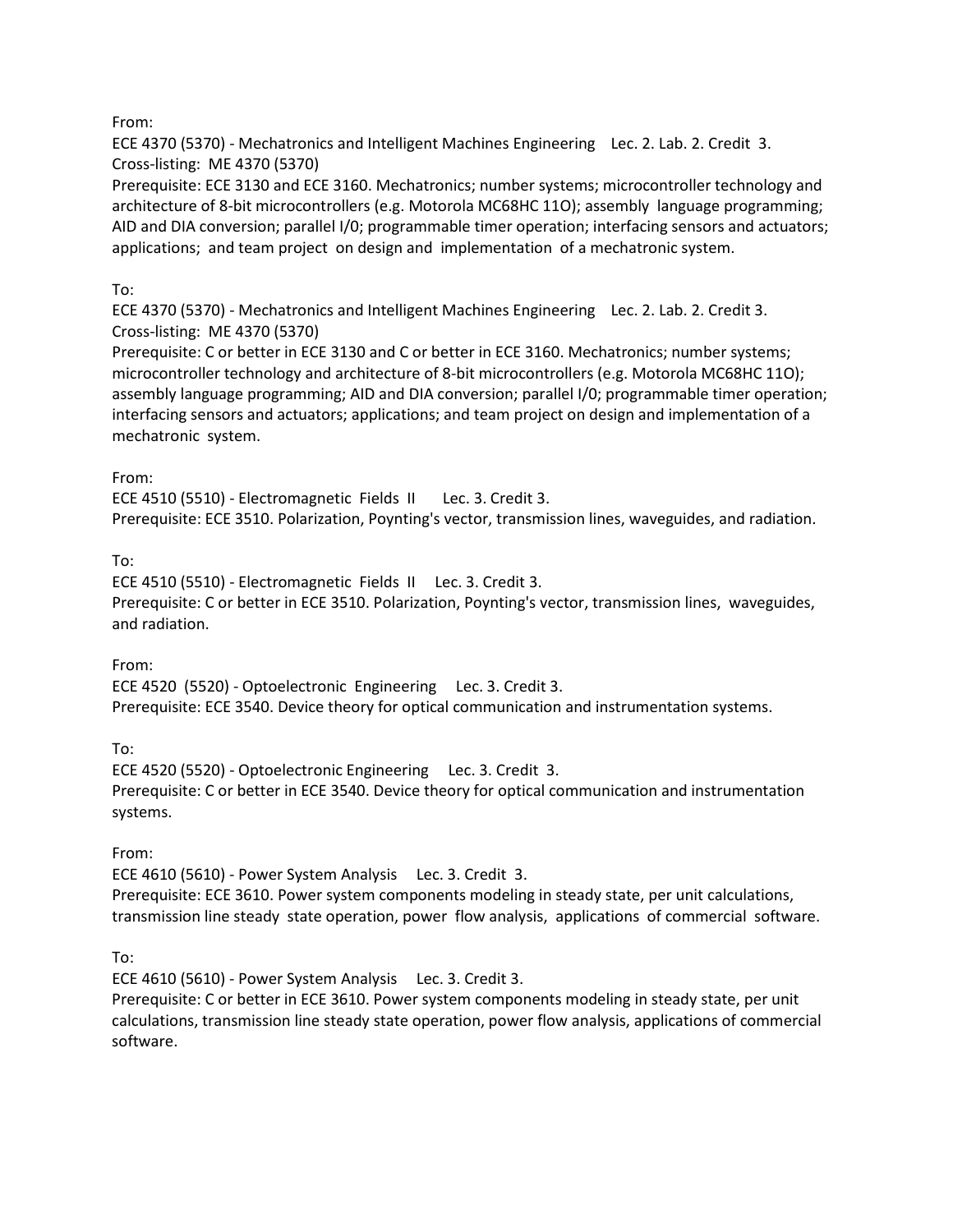#### From:

ECE 4620 (5620) - Power System Operation and Control Lec. 3. Credit 3. Prerequisite: ECE 4610 (5610). Symmetrical components, fault analysis, system protection, transient stability, power system controls including: automatic generation control, voltage regulation, and economic dispatch.

#### To:

ECE 4620 (5620) - Power System Operation and Control Lec. 3. Credit 3. Prerequisite: C or better in ECE 4610 (5610). Symmetrical components, fault analysis, system protection, transient stability, power system controls including: automatic generation control, voltage regulation, and economic dispatch.

#### From:

ECE 4630 (5630) - Power Electronics Lec. 3. Credit 3. Prerequisite: ECE 3300 and ECE 3610. Uncontrolled and controlled rectifiers, voltage controllers, chopper, de motor control, pulse-width modulation inverters, induction motor control, and power supplies.

#### To:

ECE 4630 (5630) - Power Electronics Lec. 3. Credit 3.

Prerequisite: C or better in ECE 3300 and C or better in ECE 3610. Uncontrolled and controlled rectifiers, voltage controllers, chopper, de motor control, pulse-width modulation inverters, induction motor control, and power supplies.

#### From:

ECE 4710 (5710) - Principles of Telecommunications Lec. 3. Credit 3. Prerequisite: ECE 3710 and either ECE 3910 or MATH 3470. Performance of analog and digital communication systems in the presence of noise.

#### To:

ECE 4710 (5710) - Principles of Telecommunications Lec. 3. Credit 3. Prerequisite: C or better in ECE 3710 and C or better in MATH 3470. Performance of analog and digital communication systems in the presence of noise.

#### From:

ECE 4720 (5720) - Telecommunication Systems Design Lec. 3. Credit 3. Prerequisite: ECE 4710 (5710). Link budget, synchronization, frequency synthesis, receiver architecture, noise and distortion, error correction codes, spread-spectrum systems.

#### To:

ECE 4720 (5720) - Telecommunication Systems Design Lec. 3. Credit 3. Prerequisite: C or better in ECE 4710 (5710). Link budget, synchronization, frequency synthesis, receiver architecture, noise and distortion, error correction codes, spread-spectrum systems.

#### From:

ECE 4910 - Professional Issues in Electrical and Computer Engineering Lec. 1. Rec. 1. Credit 1. Prerequisite: SPCH 2410 or PC 2500 and Junior or Senior Standing. Professional topics in engineering, verbal technical communications.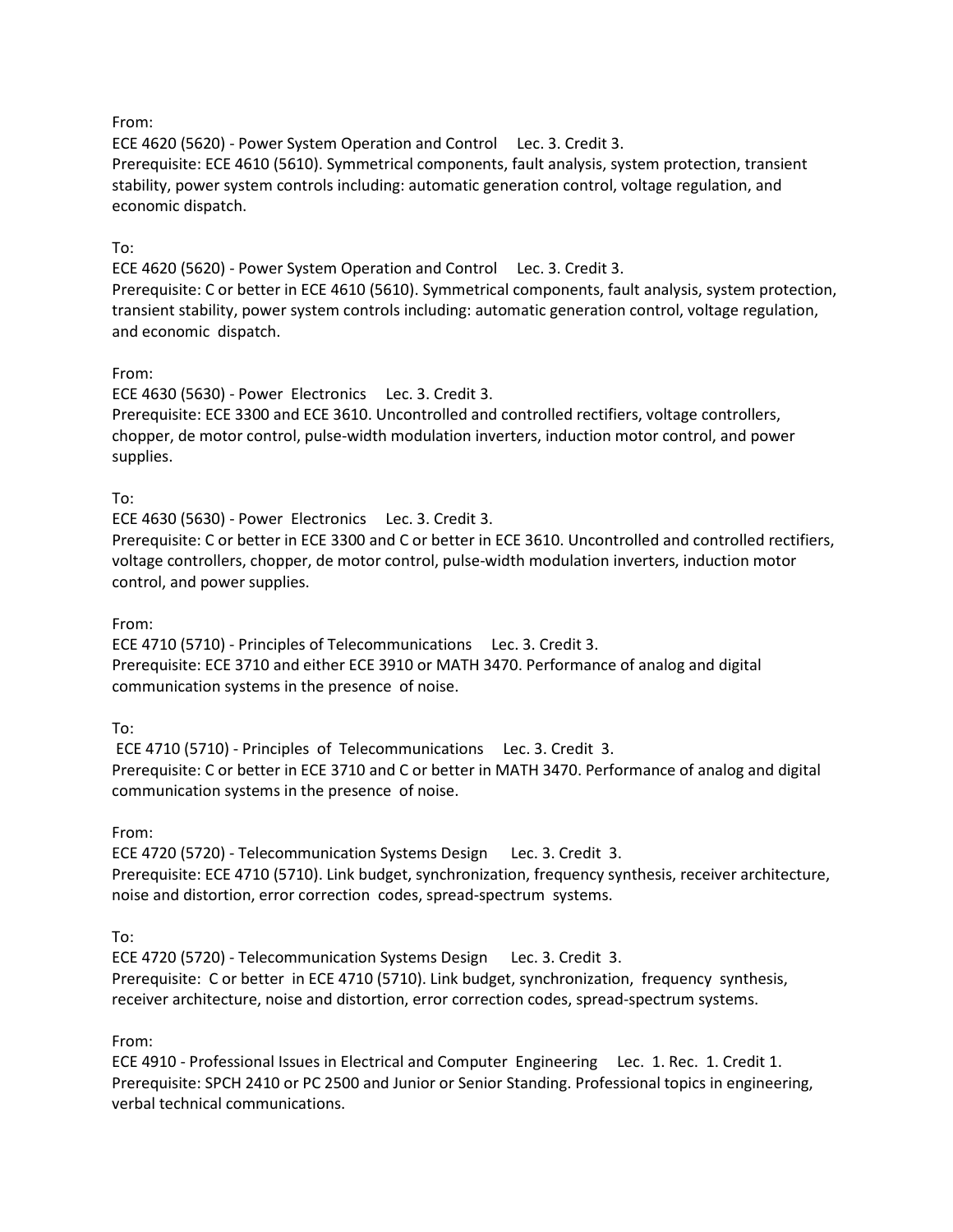ECE 4910 - Professional Issues in Electrical and Computer Engineering Lec. 1. Rec. 1. Credit 1. Prerequisite: Junior standing and either C or better in PC 2500 or C or better in SPCH 2410. Professional topics in engineering, verbal technical communications.

#### From:

ECE 4961 - Capstone Design I Lec. 2. Lab. 4. Credit 3.

Prerequisite: ECE 3020, ECE 3060, ECE 3130, ECE 3300, and ECE 4910. (ECE 3020 and/or ECE 4910 may be taken concurrently). The first in a sequence of two capstone design project courses. Student teams will complete an industry client-driven system design project. Teamwork, leadership, project planning and management, specification, budgeting, design review, subsystem development, testing, weekly reporting, documentation, and oral presentation.

#### To:

ECE 4961 - Capstone Design I Lec. 2. Lab. 4. Credit 3.

Prerequisite: C or better in ECE 3020, C or better in ECE 3060, C or better in ECE 3130, C or better in ECE 3300, and C or better in ECE 4910 (ECE 3020 and/or ECE 4910 may be taken concurrently). The first in a sequence of two capstone design project courses. Student teams will complete an industry client-driven system design project. Teamwork, leadership, project planning and management, specification, budgeting, design review, subsystem development, testing, weekly reporting, documentation, and oral presentation.

**Motion.** Dr. Charles Carnal, representing Dr. Johnson, moved to approve the September 29 and October 8 memos, effective Fall 2016. The motion was seconded by Dr. Hoy and carried.

**12. Approval of Course Additions and New Concentrations from the Department of Computer Science** In a memorandum dated October 8, 2015, approval was requested for the following:

#### Course Additions:

CSC 3220. Fundamentals of Data Science. Lec. 3. Credit 3.

Prerequisites: Math 2010, Math 3070 or Math 3470, and 'C' or better in CSC 2400. Co-requisites: none. Introduction to the tools and techniques for developing data science applications and to the basics of data science including programming for data management, data manipulation, data analytics, and data visualization. Students will be introduced to various machine learning algorithms, and learn to formulate context-relevant questions and hypothesis to drive scientific research and understand statistical inference. Students will be introduced to Python and R, and will be expected to create tools using these programming languages. The foundation is laid for big data applications ranging from fraud detection to healthcare informatics.

#### CSC 3230. Healthcare Data Analytics. Lec. 3. Credit 3.

Prerequisites: Math 3070 or Math 3470, and 'C' or better in CSC 2400. Co-requisites: none. Introduction to healthcare data analytics. High level topics include healthcare data and data sources (including both electronic health records and genomic data), techniques for healthcare data analytics, applications of healthcare analytics, integration of analytics applications into clinical workflow, evaluation of analytics applications, and legal and ethical issues in healthcare data analytics.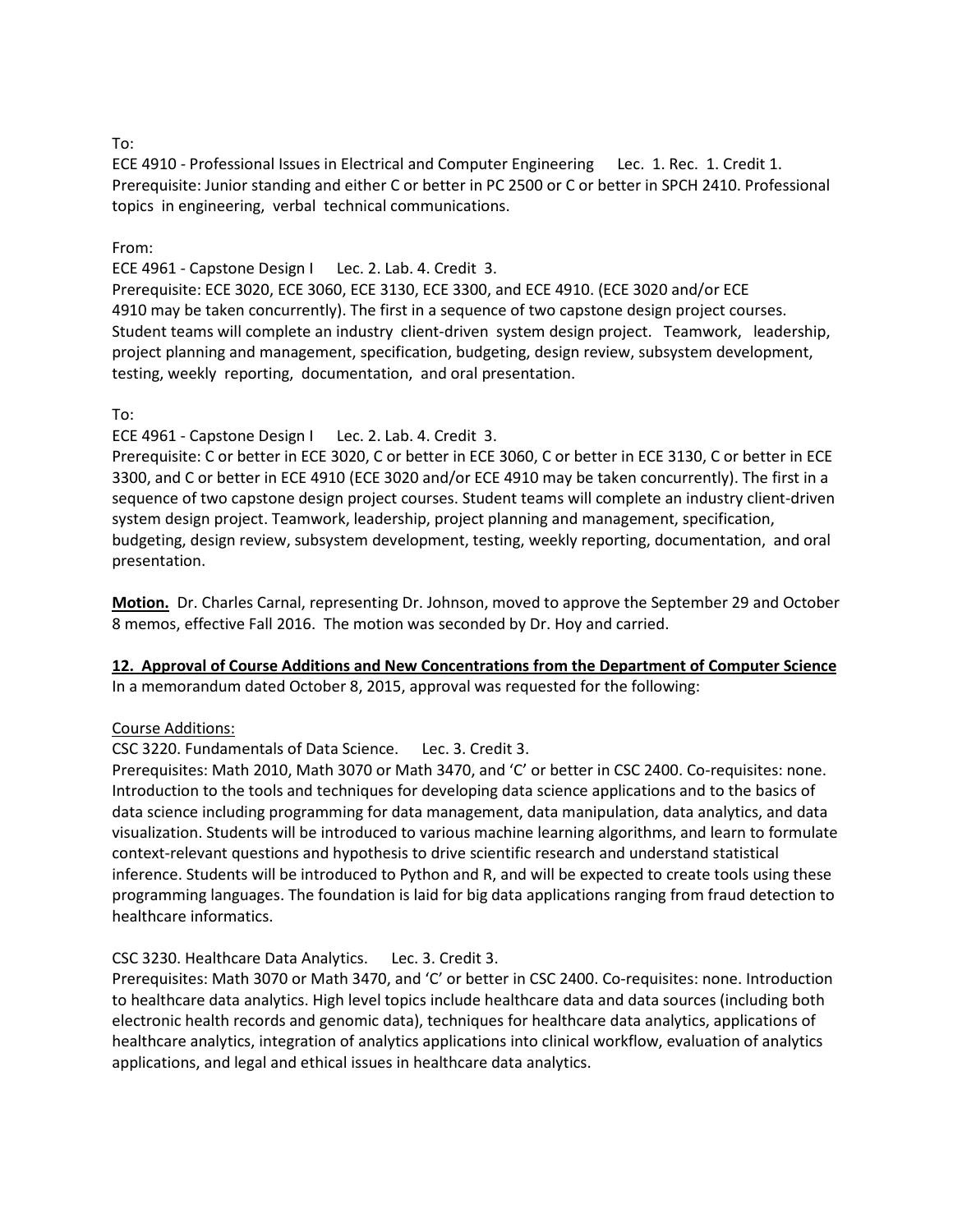#### CSC 4220. Data Mining and Machine Learning. Lec. 3. Credit 3.

Prerequisites: 'C' or better in CSC 3220. Co-requisites: none. Introduction to a solid grounding in machine learning concepts as well as practical advice on applying machine learning tools and techniques in real-world data mining situations, including preparing inputs, interpreting outputs, evaluating results, and the algorithmic methods at the heart of successful data mining. Students will also be introduced to latest advances in the field, including data transformations, ensemble learning, massive data sets, multiinstance learning, with an application towards the leading edge of contemporary research.

#### CSC 4770. Distributed and Cloud Computing. Lec. 3. Credit 3.

Prerequisites: 'C' or better in CSC 4760. Co-requisites: none. This course will cover the concepts in distributed systems including distributed computing,, networking, operating systems, cloud, and programming languages. Furthermore, it will examine current applied topics in distributed systems.

#### Course Changes:

Change the prerequisites for CSC 4100.

From:

CSC 4100 (5100) – Operating Systems Lec. 3. Credit 3.

Prerequisite: C or better in CSC 2110, CSC 2111 and either C or better in CSC 3410 or ECE 3120. A historical perspective of operating systems; overview of modern systems; processor, storage, and process management; virtual memory; deadlocks; concurrent processing and programming; protection; and case studies.

#### To:

CSC 4100 (5100) – Operating Systems Lec. 3. Credit 3.

Prerequisite: C or better in CSC 2110, CSC 2111 and either C or better in CSC 3410 or ECE 3120 3130. A historical perspective of operating systems; overview of modern systems; processor, storage, and process management; virtual memory; deadlocks; concurrent processing and programming; protection; and case studies.

#### Effective Date: Spring 2016

**Motion.** Dr. Wiant moved to approve the course changes. The motion was seconded and carried.

#### Curriculum Changes:

- 1. Changes to CSSC concentration (Updated curriculum is attached.)
- a. Make Math 3070 an alternative to Math 3470.
- b. Modify the science requirement from two lab sequences to one lab sequence and one additional 4-hour lab science.
- c. Add four hours of electives to replace the removed science.

**Motion.** Dr. Wiant moved to approve the curriculum changes effective Fall 2016. The motion was seconded by Dr. Stein and carried.

New Concentrations:

Data Science Concentration

Parallel, Distributed, and High-Performance Computing Concentration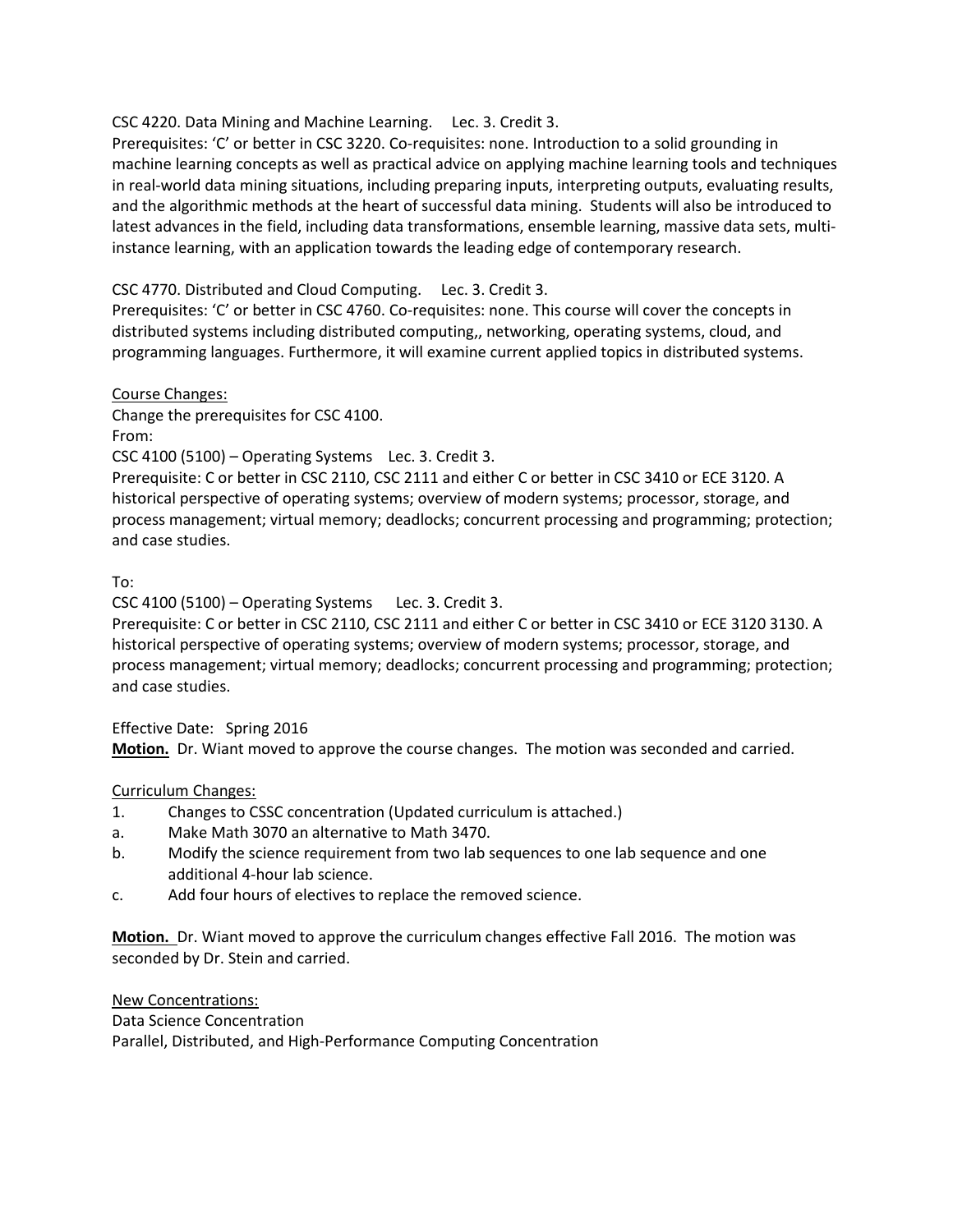#### Data Science Concentration

#### FRESHMAN YEAR

- ENGR 1020 Connections to Engineering and Technology1 Credit: 1.
- CSC 1200 Principles of Computing Credit: 3.
- CSC 1610 Discrete Structures for Computer Science Credit: 3.
- CSC 2100 Introduction to Problem Solving and Computer Programming Credit: 3.
- CSC 2101 Problem Solving and Computer Programming Lab Credit: 1.
- CSC 2110 Data Structures and Algorithms Credit: 3.
- CSC 2111 Data Structures and Algorithms Lab Credit: 1.
- MATH 1910 Calculus I Credit: 4.
- MATH 1920 Calculus II Credit: 4.
- Social/Behavioral Science Elective2 Credit 3. (ECON 2010 or ECON 2020 recommended)
- ENGL 1010 Writing I Credit: 3.
- ENGL 1020 Writing II Credit: 3.

TOTAL: 32

#### SOPHOMORE YEAR

- CSC 2120 Object-Oriented Programming and Design Credit: 3.
- CSC 2121 Object-Oriented Programming and Design Lab Credit: 1.
- CSC 2400 Design of Algorithms Credit: 3.
- CSC 2500 Unix Laboratory Credit: 1.
- CSC 2710 Foundations of Computer Science Credit: 3.
- SPCH 2410 or PC 2500 Credit: 3.
- MATH 2010 Matrix Algebra Credit: 3.
- MATH 3070 Statistical Methods I Credit: 3.
- Science Sequence Credit3 8.
- Social/Behavioral Science Elective2 Credit 3. (ECON 2010 or ECON 2020 recommended)

TOTAL: 31

#### JUNIOR YEAR

- CSC 3040 Professionalism, Communication and Research in Computing Credit: 3.
- CSC 3220 Fundamentals of Data Science Credit 3.
- CSC 3300 Database Management Systems Credit: 3.
- CSC 3410 Computer Organization and Assembly Language Programming Credit: 3.
- Data Science Application Elective4 Credit 3.
- ENGL 2130 or ENGL 2230 or ENGL 2330 Credit: 3.
- HIST 2010 American History I Credit: 3.
- HIST 2020 American History II Credit: 3.
- Humanities/Fine Arts Elective Credit2 3
- Lab Science Credit 4.

TOTAL: 31

#### SENIOR YEAR

- CSC 4100 Operating Systems Credit: 3.
- CSC 4200 Computer Networks Credit: 3.
- CSC 4220 Data Mining and Machine Learning Credit 3.
- CSC 4320 Computer Architecture Credit: 3.
- CSC 4610 Software Engineering I Credit: 3.
- CSC 4620 Software Engineering II Credit: 3.
- Data Science Technical Elective5 Credit 3.
- CSC 4040 Undergraduate Research or CSC 4990 Internship (Data Science only) Credit: 3.
- Humanities/Fine Arts Elective Credit2 3.

TOTAL: 27

1Not required for transfer students with more than 12 hours and not included in the 120-hour degree requirement.

2See TBR General Education Core Requirements.

3The sequence must be one of the following:

BIOL 1105 -BIOL 1114, BIOL 1105-BIOL 2110, CHEM 1110-CHEM 1120, GEOL 1040-GEOL 1045 or PHYS 2110-PHYS 2120. The other lab science must be from a different discipline than the sequence.

4Select from one of the following: CSC 3220, GEOG 4510, MET 4650, MKT 3400, and BIOL 3810.

5Select from one of the following: CSC 4240 and CSC 4760.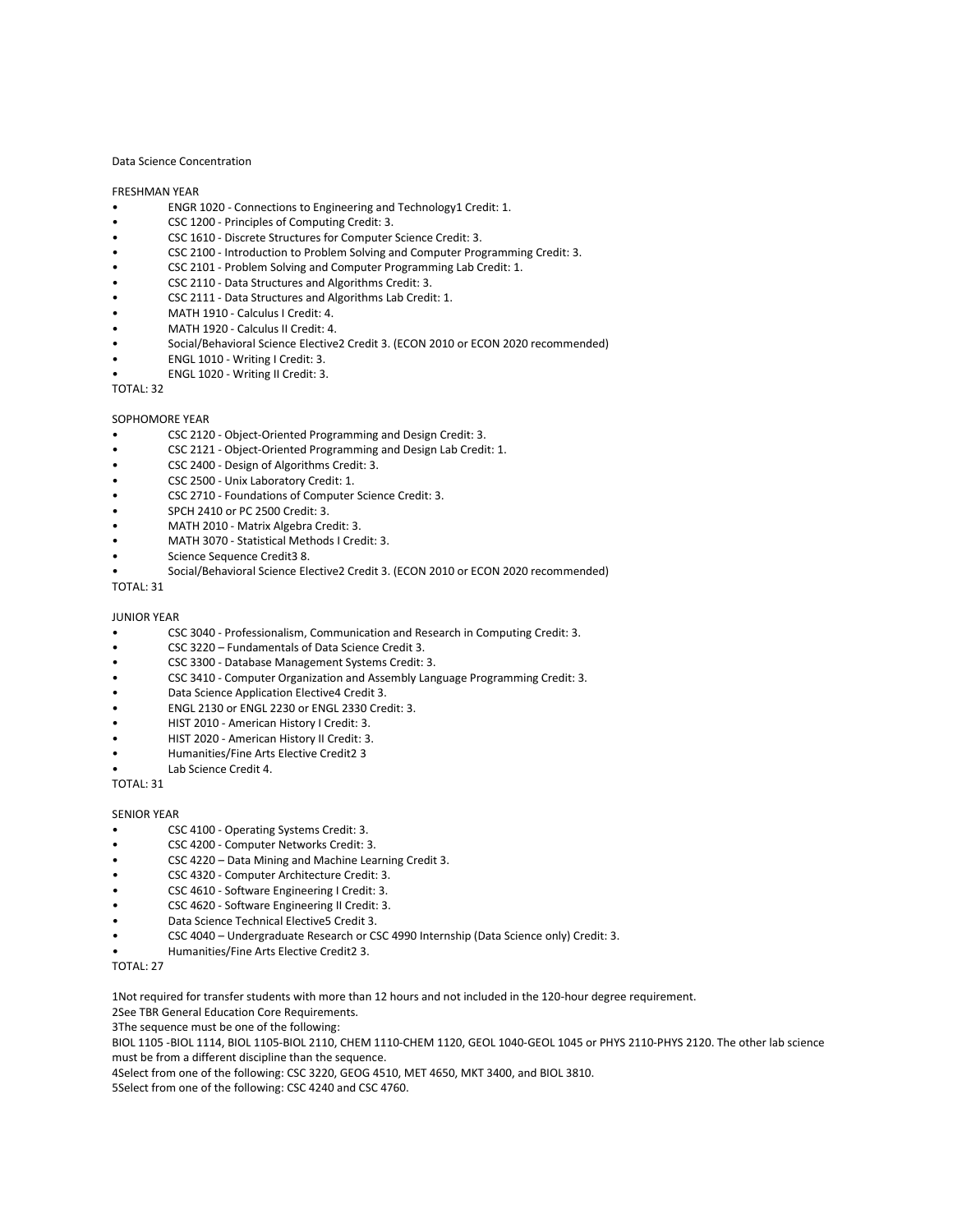Parallel, Distributed, and High-Performance Computing Concentration

FRESHMAN YEAR

- ENGR 1020 Connections to Engineering and Technology1 Credit: 1.
- CSC 1200 Principles of Computing Credit: 3.
- CSC 1610 Discrete Structures for Computer Science Credit: 3.
- CSC 2100 Introduction to Problem Solving and Computer Programming Credit: 3.
- CSC 2101 Problem Solving and Computer Programming Lab Credit: 1.
- CSC 2110 Data Structures and Algorithms Credit: 3.
- CSC 2111 Data Structures and Algorithms Lab Credit: 1.
- MATH 1910 Calculus I Credit: 4.
- MATH 1920 Calculus II Credit: 4.
- Humanities/Fine Arts Elective Credit2 3.
- ENGL 1010 Writing I Credit: 3.
- ENGL 1020 Writing II Credit: 3.

TOTAL: 32

- SOPHOMORE YEAR
- CSC 2120 Object-Oriented Programming and Design Credit: 3.
- CSC 2121 Object-Oriented Programming and Design Lab Credit: 1.
- CSC 2400 Design of Algorithms Credit: 3.
- CSC 2500 Unix Laboratory Credit: 1.
- CSC 2710 Foundations of Computer Science Credit: 3.
- SPCH 2410 or PC 2500 Credit: 3.
- ENGL 2130 or ENGL 2230 or ENGL 2330 Credit: 3.
- MATH 2010 Matrix Algebra Credit: 3.
- Science Sequence Credit3 8.
- Social/Behavioral Science Elective2 Credit 3.

TOTAL: 31

JUNIOR YEAR

- CSC 3040 Professionalism, Communication and Research in Computing Credit: 3.
- CSC 3220 Fundamentals of Data Science Credit 3.
- CSC 3300 Database Management Systems Credit: 3.
- CSC 3410 Computer Organization and Assembly Language Programming Credit: 3.
- PDH Technical Elective4 Credit 3.
- MATH 3470 Introductory Probability and Statistics Credit: 3.
- HIST 2010 American History I Credit: 3.
- HIST 2020 American History II Credit: 3.
- Humanities/Fine Arts Elective Credit2 3.
- Lab Science Credit 4.

TOTAL: 31

#### SENIOR YEAR

- CSC 4100 Operating Systems Credit: 3.
- CSC 4200 Computer Networks Credit: 3.
- CSC 4320 Computer Architecture Credit: 3.
- CSC 4610 Software Engineering I Credit: 3.
- CSC 4620 Software Engineering II Credit: 3.
- CSC 4760 Parallel Programming Credit 3.
- CSC 4770 Distributed and Cloud Computing Credit 3.
- Electives Credit 3.
- Social/Behavioral Science Elective2 Credit 3.
- TOTAL: 27

**Motion.** Dr. Wiant moved to approve the course additions and the two new concentrations effective Fall 2016. The motion was seconded by Dr. Baker and carried.

NOTE: The TBR 30 Day Review Process forms are on file in the Associate Provost office.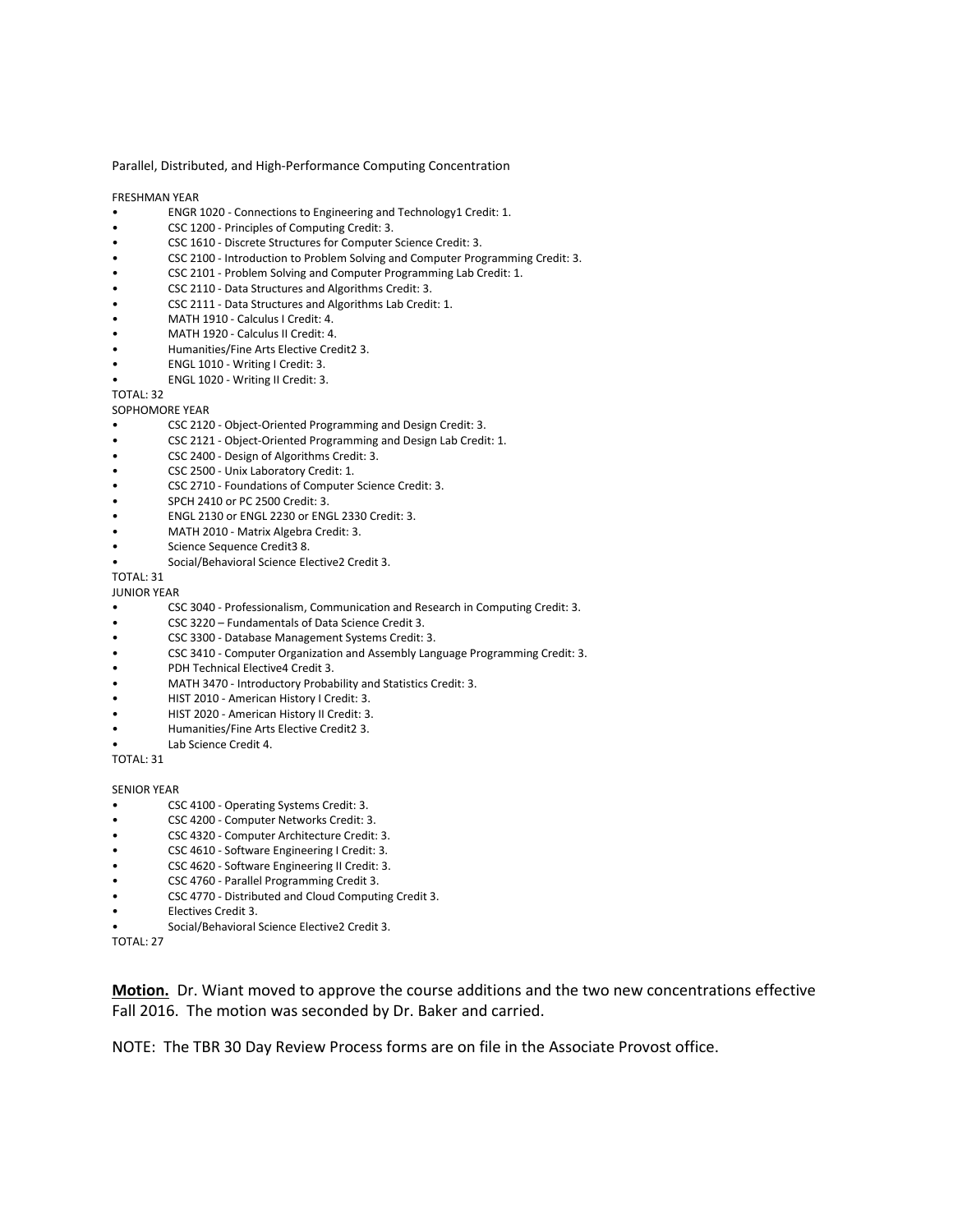#### **13. Approval of Discipline Prefix from the Department of Communication**

In a memorandum dated August 27, 2015, approval was requested for the following:

Addition of Discipline Prefix: Add: COMM

**Motion.** Dr. Wilson moved to approve the new prefix, effective Fall 2016. The motion was seconded and carried.

#### **14. Approval of Course Additions, Changes and Curriculum Changes from the Department of Communication**

In a memorandum dated August 27, 2015, approval was requested for the following:

Course Additions: (Communication)

COMM 3100 Communication Theory (3 hours)

Prerequisite: SPCH 2410, SPCH 2430, JOUR 2200, Junior Status, or consent of instructor. Examination and application of the major theories of communication processes, including mass communication, intrapersonal, interpersonal, intercultural, rhetorical, organizational, and other approaches to the study of communication. Effective Date: Fall 2016

COMM 3200 Research Methods in Communication (3 hours)

Prerequisite: SPCH 2410, SPCH 2430, JOUR 2200, COMM 3100 or consent of instructor. An introduction to the diverse methods of research employed in the study of communication and how

they connect to major theories in communication. This course focuses on quantitative and qualitative methods of research in communication, including content analysis, survey research, discourse analysis, rhetorical analyses, observational research, and interviewing.

**Motion.** Dr. Wilson moved to approve the course additions effective Fall 2016. The motion was seconded by Ms. Galloway and carried.

Course Change:

FROM: JOUR 3400 Introduction to Broadcast Journalism Lec. 3. Credit 3. Prerequisite: JOUR 2200 or JOUR 2220. Electronic media with emphasis on news writing for radio and television. May include experience on the campus radio.

TO: JOUR 3400 Introduction to Broadcast Journalism Lec. 3. Credit 3. Prerequisite: JOUR 2200 or and JOUR 2220. Electronic media with emphasis on news writing for radio and television. May include experience on the campus radio.

**Motion.** Dr. Wilson moved to approve the course change effective Spring 2016. The motion was seconded by Dr. Stein and carried.

Curriculum Changes: a. Journalism/News Editorial Option: Junior Year: Add COMM 3100 (3 hrs) and COMM 3200 (3 hrs) Delete JOUR 4360 (3 hrs) and JOUR 4820 (3 hrs)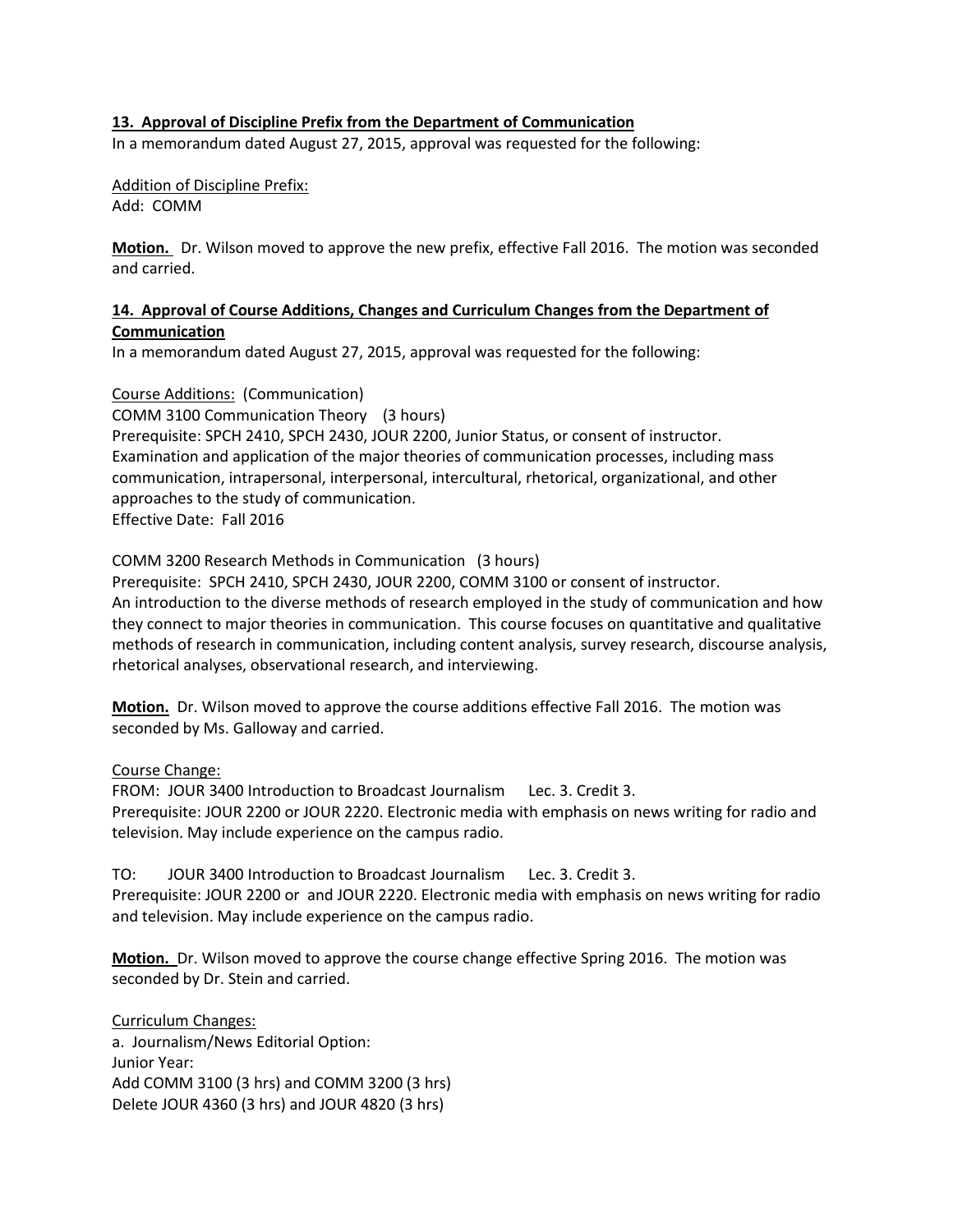Senior Year: Add JOUR 4360 (3 hrs) and JOUR 4820 (3 hrs) Delete SOC Elective Hours (6 hrs)

Footnotes on Curriculum Page: A. Environmental Communications: Change From: CHEM 3710 To: ESS 3710 to reflect updates in Chemistry curriculum E: Writing – Fiction and Non-Fiction: Change From: JOUR 4853, JOUR 4856, JOUR 4859 To: JOUR4843, JOUR 4846, JOUR 4849 to correct typographical error F: Literature: Change From: ENGL 4910, ENGL 4920, ENGL 4930 To: ENGL 4911, ENGL 4921, ENGL 4931 to reflect updates in English curriculum

b. Journalism/Public Relations Option: Junior Year: Add COMM 3100 (3 hrs), COMM 3200 (3 hrs), and JOUR 3470 (3 hrs) Delete JOUR 4360 (3 hrs), JOUR 4820 (3 hrs), and Elective (3 hrs)

Senior Year: Add JOUR 4360 (3 hrs) and JOUR 4820 (3 hrs) Delete SOC Elective Hours (3 hrs) Change Elective (6 hrs) to Elective (3 hrs)

Footnotes on Curriculum Page: A. Environmental Communications : Change From: CHEM 3710 To: ESS 3710 to reflect updates in Chemistry curriculum E: Writing – Fiction and Non-Fiction: Change From: JOUR 4853, JOUR 4856, JOUR 4859 To: JOUR4843, JOUR 4846, JOUR 4849 to correct typographical error F: Literature: Change From: ENGL 4910, ENGL 4920, ENGL 4930 To: ENGL 4911, ENGL 4921, ENGL 4931 to reflect updates in English curriculum

**Motion.** Dr. Wilson moved to approve the curriculum changes effective Fall 2016. The motion was seconded and carried.

#### **15. Approval of Course Additions, Changes and Curriculum Changes from the Department of Communication**

In a memorandum dated August 27, 2015, approval was requested for the following: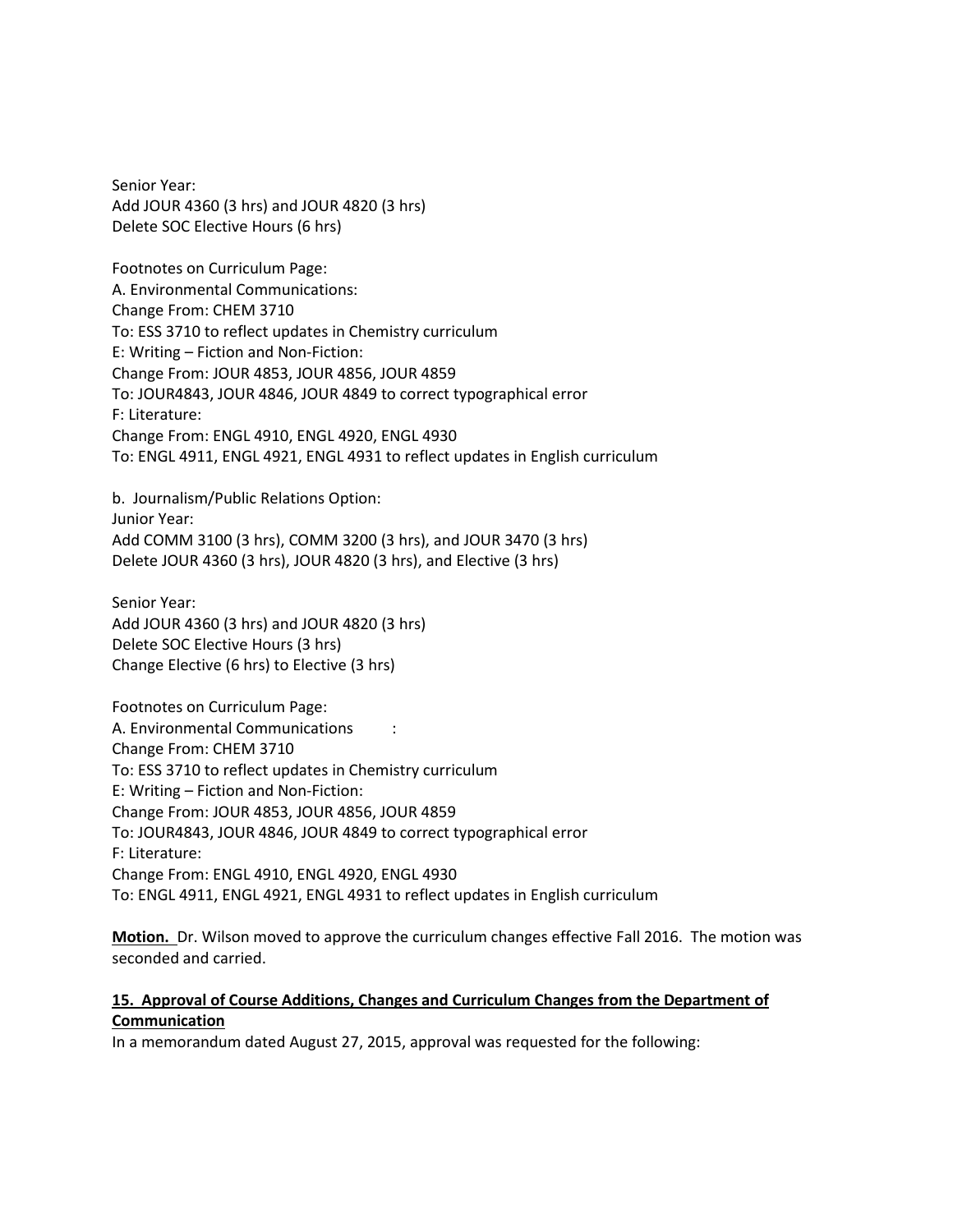Course Additions: (Speech)

SPCH 1020 Foundations of CommunicationLec. 3. Credit 3. Role of communication in society and education. Overview of topics germane to understanding effective communication.

## SPCH 3400 Nonverbal CommunicationLec. 3. Credit 3.

Prerequisite: Currently enrolled in or completed SPCH2410.

This course will examine the theory, research, and application of nonverbal communication as it is used in personal and professional contexts. The usage, effects, and application of nonverbal communication in interpersonal relationships, the workplace, the classroom, the courtroom, and intercultural relationships will be examined. Effective Date: Fall 2016

Course Deletions:

SPCH 3610 Foundations of Speech Lec. 3. Credit 3.

Role of speech in society and education. Overview of topics germane to understanding effective speech.

# Course Changes:

From: SPCH 2000 Communication Practices in Organizations Lec. 3. Credit 3. This course introduces students to the theories and practices of communication within the work place. It covers various communication settings including interviewing, presentations, group work, meetings, and email.

To: SPCH 2000 **Introduction to Organizational Communication** Lec. 3. Credit 3. This course introduces students to the theories and practices of communication within the work place. It covers various communication settings including interviewing, presentations, group work, meetings, and email.

From: SPCH 4410 Organizational Communication Lec 3. Credit 3.

Prerequisite: Upper-division status in communication or by permission of the instructor. Approaches to the understanding of communicative cultures in modern organizations and their operant principles.

To: SPCH 4410 **Advanced** Organizational Communication Lec 3. Credit 3. Prerequisite: Upper-division status in communication or by permission of the instructor. Approaches to the understanding of communicative cultures in modern organizations and their operant principles.

Speech Curriculum Changes:

**Freshman Year:** Add SPCH 1020 (3 hrs) Delete SOC 1010 (3 hrs)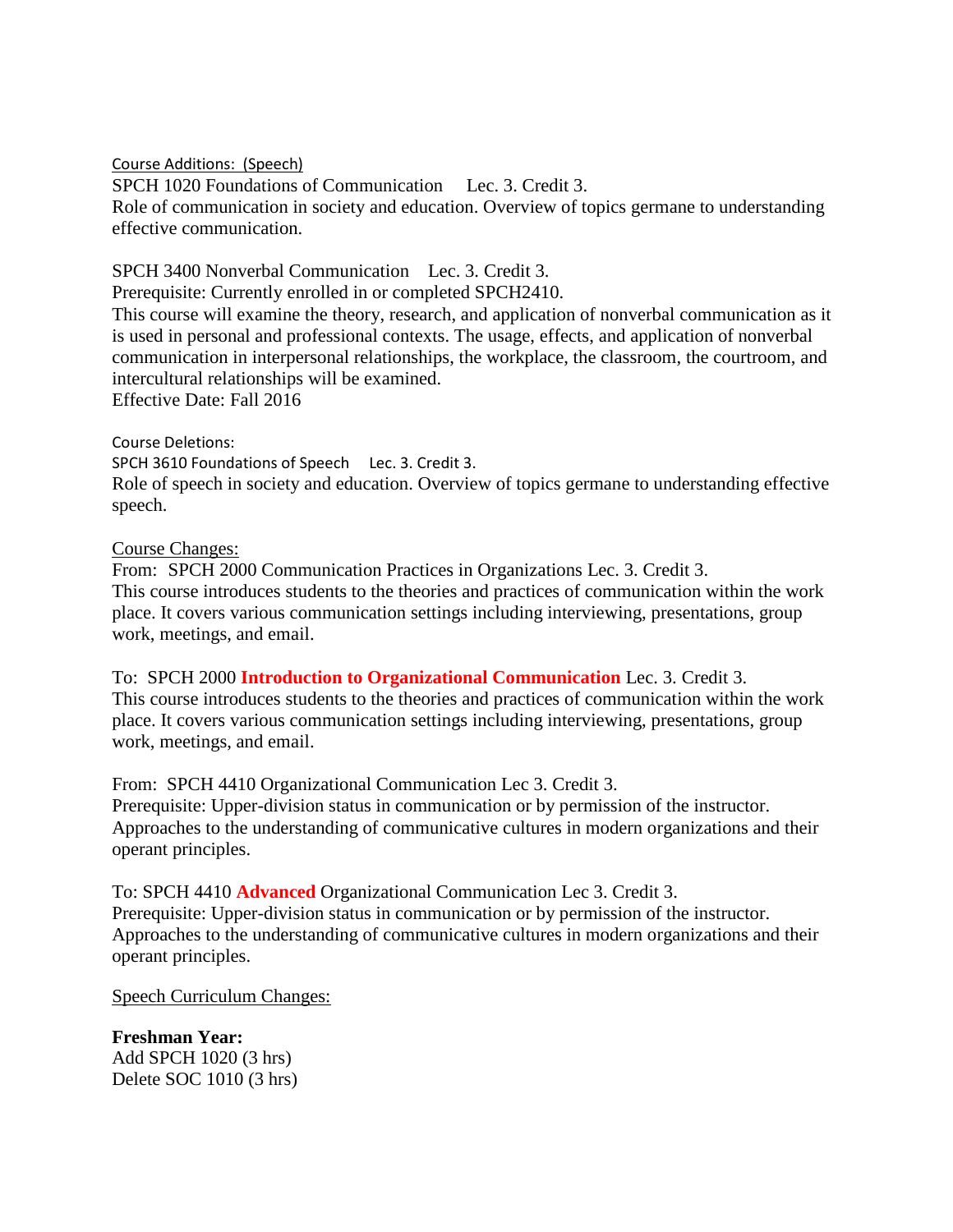### **Sophomore Year:**

From: ENGL 2130 (3 hrs) To: ENGL 2130, 2230, or 2330 (3 hrs) Delete SPCH 2800 (3 hrs), JOUR 3460 (3 hrs) Add Directed Electives Credit (6 hrs)

### **Junior Year:**

Add: COMM 3100 (3 hrs), COMM 3200 (3 hrs), JOUR 3770 (3 hrs), Communication Theory Elective (6 hrs), Communication Application Elective (3 hrs), Mass Communication Application Elective (3 hrs), Directed Elective (3 hrs) Delete: JOUR 3400 (3 hrs), JOUR 3750 (3 hrs), SPCH 3000 (3 hrs), SPCH 3120 or LING 4440 (3 hrs), SPCH 3130 (3 hrs), SPCH 3610 (3 hrs), Elective (6 hrs)

#### **Senior Year:**

Add: Communication Theory Elective (6 hrs), Communication Application Elective (6 hrs) Delete: ENGL 4551 or ENGL 4421 (3 hrs), SPCH 4410 (3 hrs), SPCH 4430 (3 hrs), SPCH 4540 (3 hrs), SPCH 4550 (3 hrs) Change from Electives (9 hrs) to Directed Electives (12 hrs)

### **Footnotes on Curriculum Page:**

Remove UNIV 1020 from footnote notation Add footnotes 1-4 <sup>1</sup>Students may choose from the following: JOUR 3400, JOUR 3460, JOUR 3750. <sup>2</sup>Elective course to be selected in consultation with academic advisor. <sup>3</sup>Students may choose from the following: LING 4440, SPCH 3000, SPCH 3120, SPCH 4410, SPCH 4430, SPCH 4603, SPCH 4900. <sup>4</sup>Students may choose from the following: SPCH 2000, SPCH 2800, SPCH 3130, SPCH 3400, SPCH 4540, SPCH 4550, SPCH 4603, SPCH 4850, SPCH 4900.

**Motion.** Dr. Wilson moved to approve the additions and changes effective Fall 2016. The motion was seconded by Dr. Engelhardt and carried.

### **16. Approval of TBR 30 Day Review Process Form for Substantive Changes from the Department of Communication**

**Motion.** Due to curriculum modifications involving 18 or more credit hours within the Department of Communication, Dr. Wilson moved approval of the TBR 30 Day Review Process Form. The motion was seconded by Dr. Wendt and carried.

NOTE: TBR 30 Day Review Process form on file in the Associate Provost Office

### **17. Approval of Course Addition from the Department of Economics, Finance, and Marketing**

In a memorandum dated October 6, 2015, approval was requested for the following: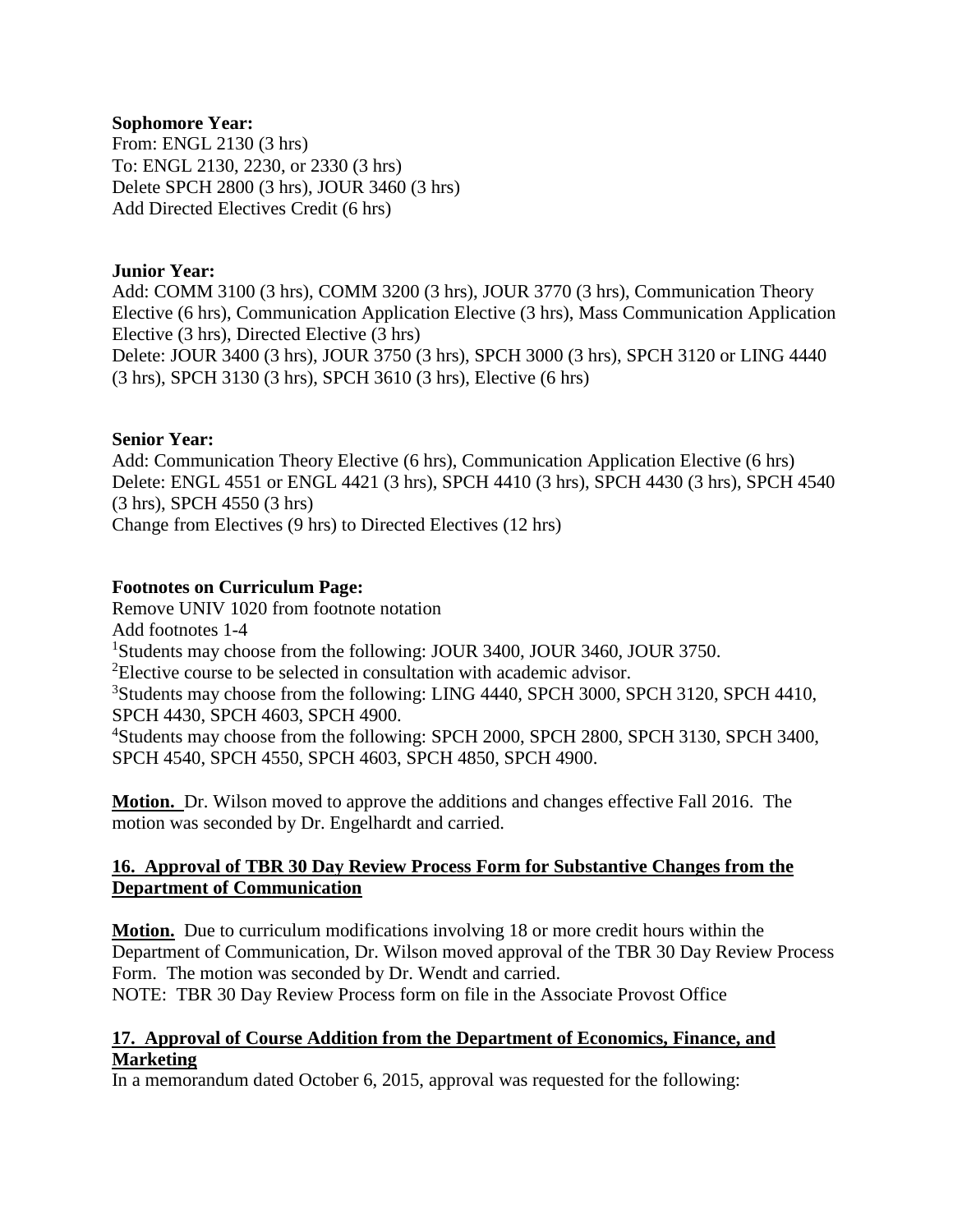Course Addition:

MKT 3200/ENTR 3200 Entrepreneurial mindset 3 Credit Hours This introductory course provides a framework of entrepreneurial thinking and acting. Specifically, this course aims to help students become more customer-oriented and opportunitydriven in acting on innovative ideas, serve as change agent, and learn leveraging resources while mitigating and managing risks. It further provides a basic infrastructure in business, so students can accomplish the eventual transition of successfully managing, financing and marketing the business venture and products/services in increasingly competitive global market places/spaces.

**Motion.** Dr. Isbell moved to approve the addition effective Fall 2016. The motion was seconded by Ms. Galloway and carried.

# **18. Approval of Course Addition from the School of Interdisciplinary Studies**

In a memorandum dated October 21, 2015, approval was requested for the following:

# Course Addition:

LIST 1100 1000 Lec. 1

LIST 1000 is created for the FLS Core Courses offered in nine levels of proficiency. In the core course students learn the skills of speaking, listening, reading and writing in an integrated manner. LIST 1000 is reserved for participants in the Intensive English Language Program and is not intended for degree seeking students. Credits may not be applied to a degree program. May be repeated up to 6 times.

**Motion.** Dr. Joe Roberts moved to approve the addition, with the edit to change the course number from 1100 to 1000, to be effective Spring 2016. The motion was seconded by Dr. Groundland and carried.

# **19. Informational Only – TBR Letter of Application for Bachelor of Science in Vehicle Engineering**

Dr. Hoy informed the committee of the TBR Letter of Application going forward for the creation of a new Bachelor of Science degree in Vehicle Engineering from the College of Engineering, which will be housed within the Department of Mechanical Engineering. Dr. Hoy gave a brief overview of the programs goals and objectives.

NOTE: TBR Letter of Application on file in the Associate Provost office

# **20. Approval of Course Addition from the School of Nursing**

In a memorandum dated October 6, 2015, approval was requested for the following:

# Course Addition:

NURS 4240 Clinical Immersion at Disciplinary Interfaces Independent Study 3, Cr. 3 This course focuses on team-based identification of unmet medical needs and development of robust solutions. Select disease conditions will be discussed and technologies used to address those conditions will be examined. Students will participate in simulation lab and clinical immersion for experiential learning in hospitals, urgent care facilities, assisted living facilities, senior citizen centers, and/or other healthcare settings.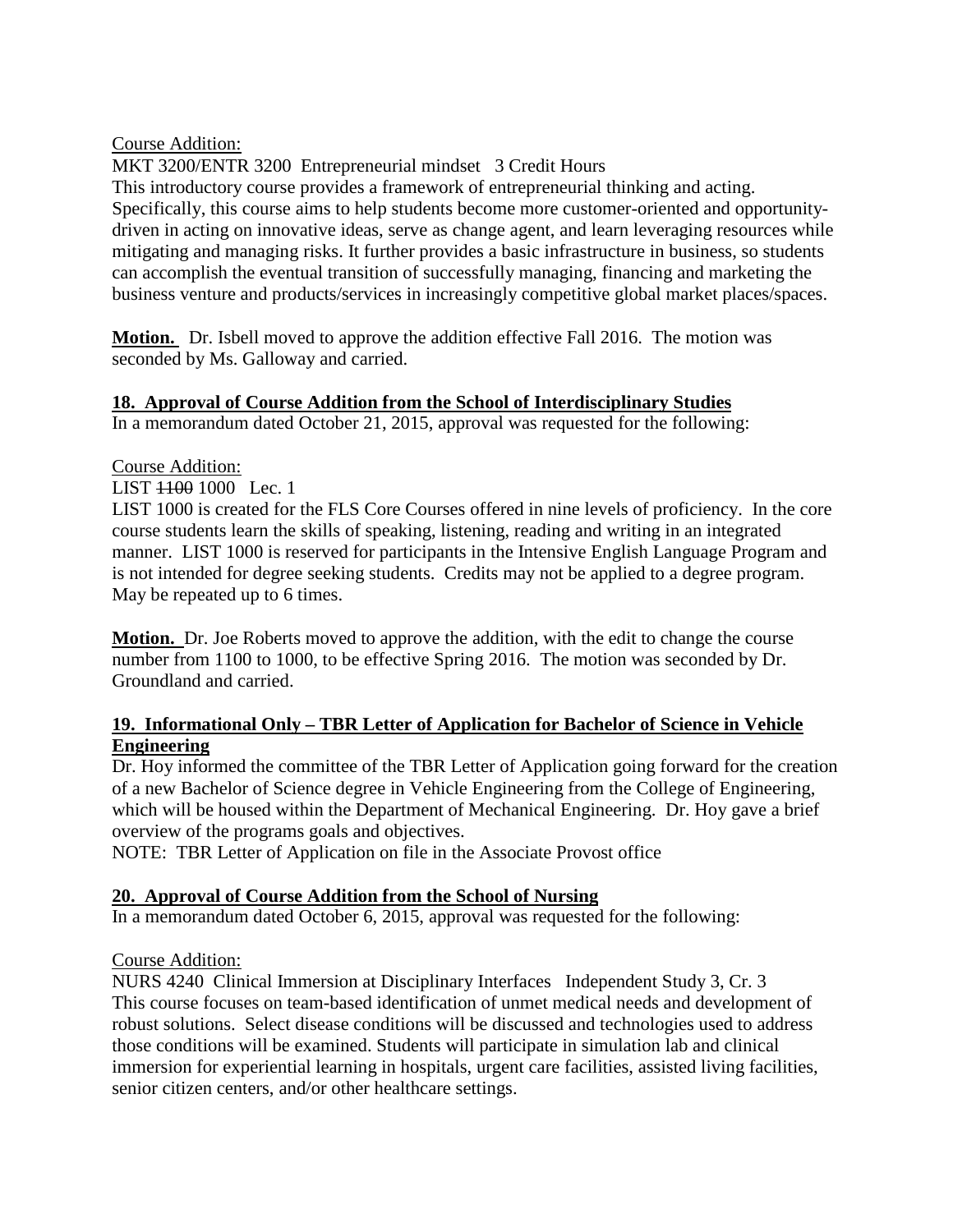**Motion.** Dr. Tzeng moved to approve the addition effective Spring 2016. The motion was seconded by Dr. Killman and carried.

# **21. Informational Only – Progress on Accelerated BSN Curriculum for Second Degree Students from the School of Nursing**

Dr. Jared presented the progress on the accelerated BSN pilot curriculum that was offered the Summer of 2014 to 19 students with a prior Bachelor's degree.

The following new proposed curriculum was submitted for informational purposes. Should the School gain the additional personnel resources needed to expand this pilot curriculum, the School will return to the University Curriculum Committee for a formal program modification and new BSN degree option for second degree students.

#### **Proposed Plan of Study for Accelerated BSN for Second Degree Students**

Pre-Requisites: Bachelor's Degree from accredited university Within the last 10 years: BIOL 2010: Anatomy & Physiology I BIOL 2020 Anatomy & Physiology II BIOL 3230 Microbiology MATH 1130 College Algebra or higher math

|                     | <b>FALL 2016</b>                 |                         |
|---------------------|----------------------------------|-------------------------|
| $1st$ Mini-Term     | 2 <sup>nd</sup> Mini-Term        | <b>Full Term</b>        |
| <b>NURS 3260-</b>   | NURS $3250 - Med/Surg I (4)$     | NURS $3240 - Pharm (3)$ |
| Assessment          |                                  |                         |
| (2)                 |                                  |                         |
| <b>NURS 3261-</b>   | NURS $3280 - Med/Surg I Lab (3)$ |                         |
| Assessment          |                                  |                         |
| Lab $(1)$           |                                  |                         |
| <b>NURS 3270-</b>   | NURS $3290 -$ Patho I (2)        |                         |
| <b>Fundamentals</b> |                                  |                         |
| (2)                 |                                  |                         |
| <b>NURS 3271-</b>   |                                  |                         |
| <b>Fundamentals</b> |                                  |                         |
| Lab $(1)$           |                                  |                         |
| 6 hours             | 9 hours                          | 3 hours                 |
|                     |                                  |                         |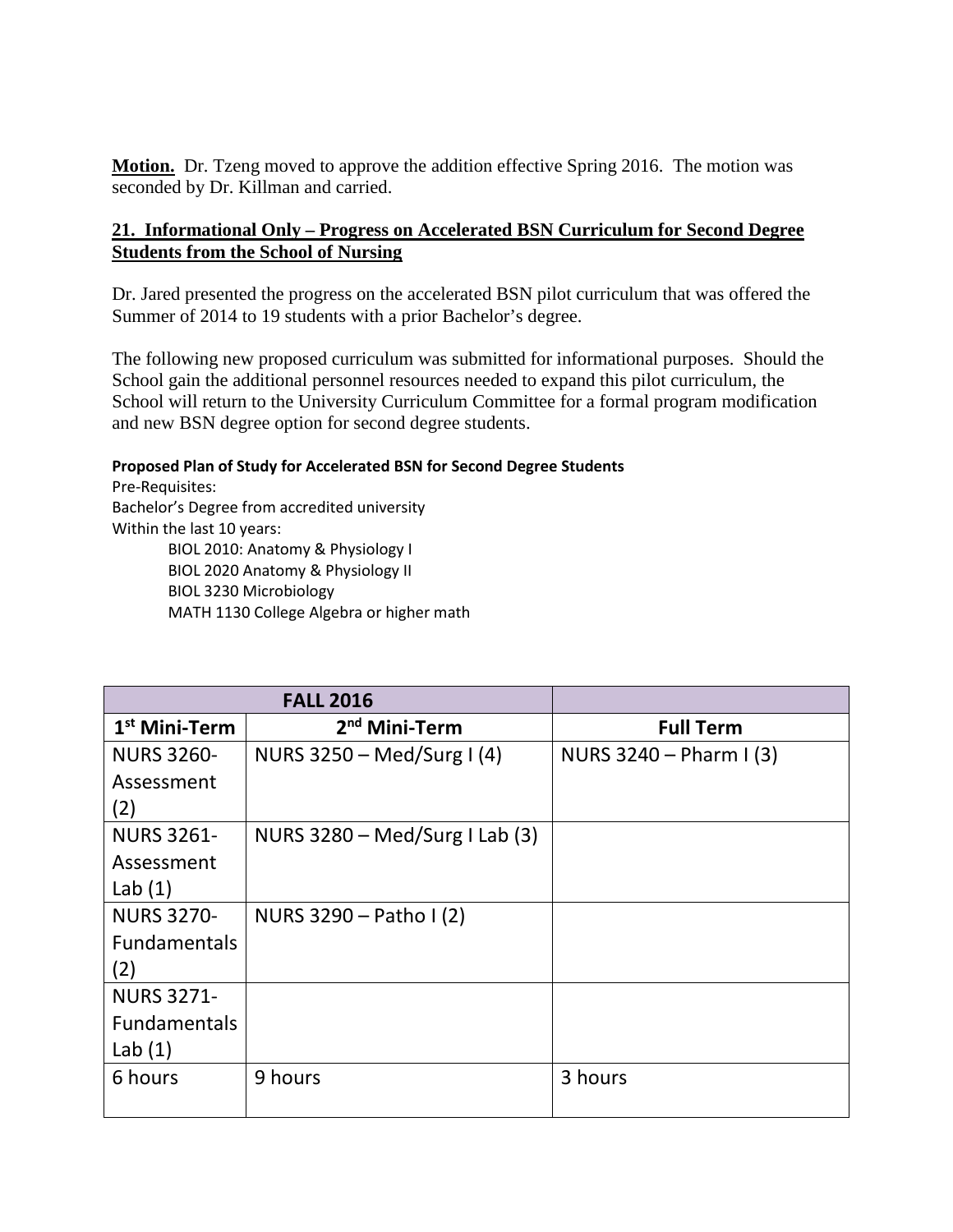| <b>Total Semester Hours: 18</b> |
|---------------------------------|

|                                   | SPRING 2017                     |
|-----------------------------------|---------------------------------|
| $1st$ Mini-Term                   | 2 <sup>nd</sup> Mini-Term       |
| NURS 3370 - Mental Health (3)     | NURS 3350- Med/Surg II (4)      |
| NURS 3371 - Mental Health Lab (2) | NURS3361-Med/Surg II: Lab (3)   |
| NURS 4300 - Research (3) $*$      | NURS 3390- Patho II (2)         |
| NURS $4800$ – Geriatrics (2) $*$  |                                 |
| 8-10* hours                       | 9 hours                         |
|                                   |                                 |
|                                   | Total Semester Hours: 14 to 19* |

| <b>MAY-INTENSIVE</b>             |
|----------------------------------|
| NURS 4300-Research $(3)$ $*$     |
| NURS $4800$ – Geriatrics (2) $*$ |

| <b>SUMMER 2017</b>       |                           |                                 |
|--------------------------|---------------------------|---------------------------------|
| $1st$ Mini-Term          | $2nd$ Mini-Term           | <b>Full Term</b>                |
| <b>NURS 4000- OB (3)</b> | <b>NURS 4100-PEDS (3)</b> | $NURS - Pharm 2 (2)$            |
| <b>NURS 4001- OB Lab</b> | <b>NURS 4101- PEDS</b>    | NURS 4300 - Research            |
| (2)                      | Lab $(2)$                 | $(3)^*$                         |
| 5 hours                  | 5 hours                   | 2 to 3 hours                    |
|                          |                           | <b>Total Semester Hours: 12</b> |
|                          |                           | to $15*$                        |

| <b>FALL 2017</b>  |                       |                                 |  |
|-------------------|-----------------------|---------------------------------|--|
| $1st$ Mini-Term   | $2nd$ Mini-Term       | <b>Full Term</b>                |  |
| <b>NURS 4430-</b> | <b>NURS 4450-</b>     | NURS 3380: Licensure Prep (1)   |  |
| Community         | Leadership/Management |                                 |  |
| Health (3)        | (3)                   |                                 |  |
| <b>NURS 4431-</b> | <b>NURS 4451-</b>     |                                 |  |
| Community         | Leadership/Management |                                 |  |
| Health : Lab (3)  | (4)                   |                                 |  |
| 6 hours           | 7 hours               | 1 hour                          |  |
|                   |                       | <b>Total Semester hours: 14</b> |  |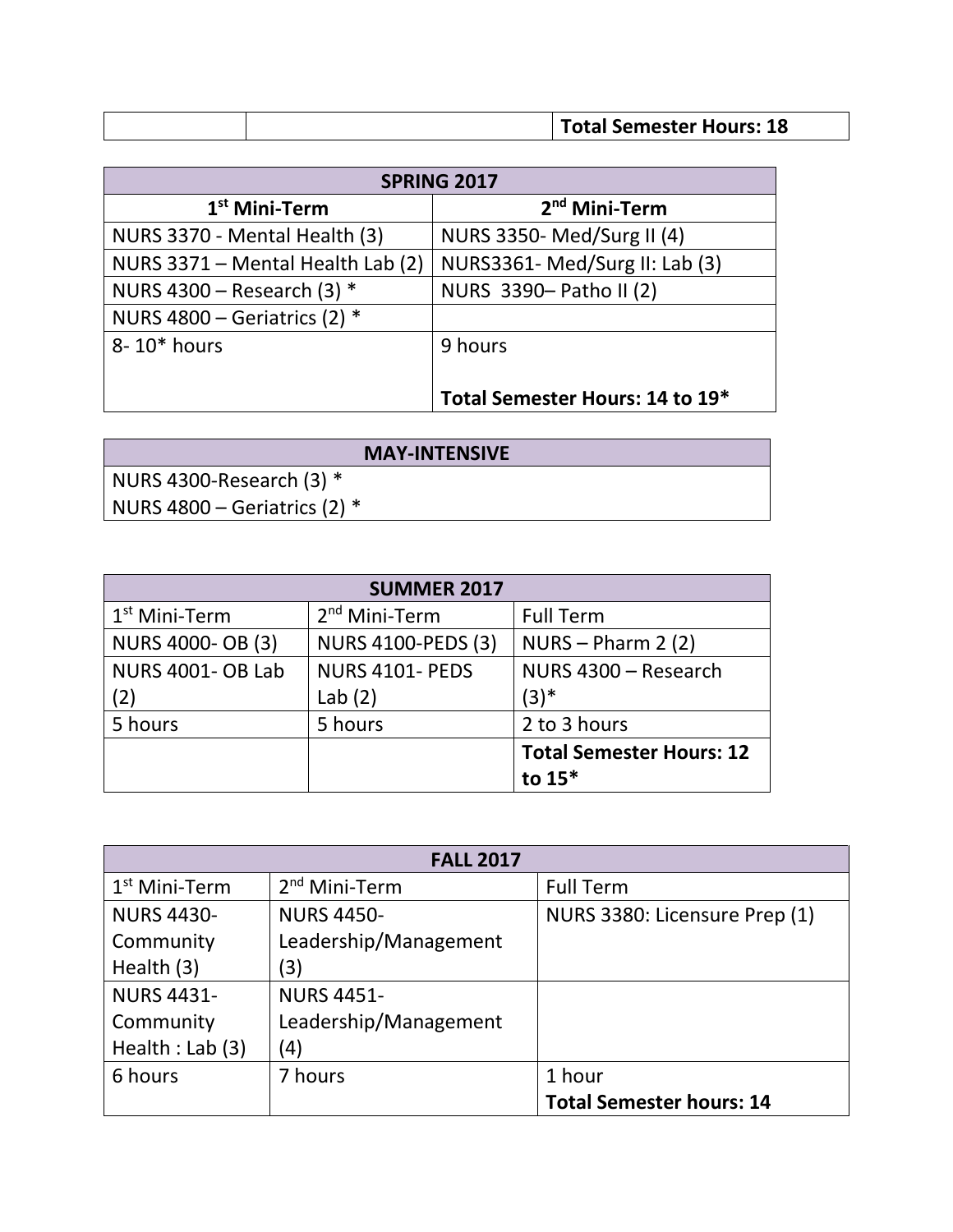\* Optional course – recommend research class be population focused based on other specialty course being taken in the same term

Reviewed, revised, and approved by Curriculum Committee 10/6/2015 Approved by SON Faculty Organization 10/6/2015

Dr. Huo suggested the School of Nursing submit a proposal to the committee for official approval. The proposal will also need to include a financial statement.

Dr. Jared stated these students need to be admitted to the University on scholar web by December 15.

As this is the last meeting of the semester, it was suggested the proposal be sent out for a vote via email.

#### **22. Approval of TTU Innovation and Entrepreneurship Certificate**

Dr. Stephen Canfield presented the TBR 30 Day Review Process form for the creating of the TTU Innovation and Entrepreneurship Certificate. The Certificate is an interdisciplinary program of study designed to provide students with the tools necessary to incorporate entrepreneurship and innovation in every field of study.

**Motion.** Dr. Joe Roberts moved to approve the Certificate program effective Spring 2016. The motion was seconded by Dr. Wiant.

A question was asked how evidence of earning the certificate would be shown. Ms. Burgess stated that upon approval by TBR, it can be listed on a student's transcript, but it will not be on the diploma.

In addition to appearing on the student's transcript, a certificate will be awarded. It is to be determined what area will issue the certificate.

Dr. Eisen stated a minor cannot include courses which are already in their major and questioned if a certificate would run into the same issue.

Dr. Hodum stated that it would be ideal if we could build in as many credentials as we can in the most efficient way. If you can build a minor into a program of study – that would be preferred.

A vote was taken and the motion carried.

Dr. Payne extended a thank you to all who worked on the creation of the certificate.

### **23. Other Such Matters**

#### Catalog Term – Ms. Winningham

As we have been testing Banner's online graduation application, we realized that it did not have a field for the student to provide which catalog year the student had followed for graduation purposes. In